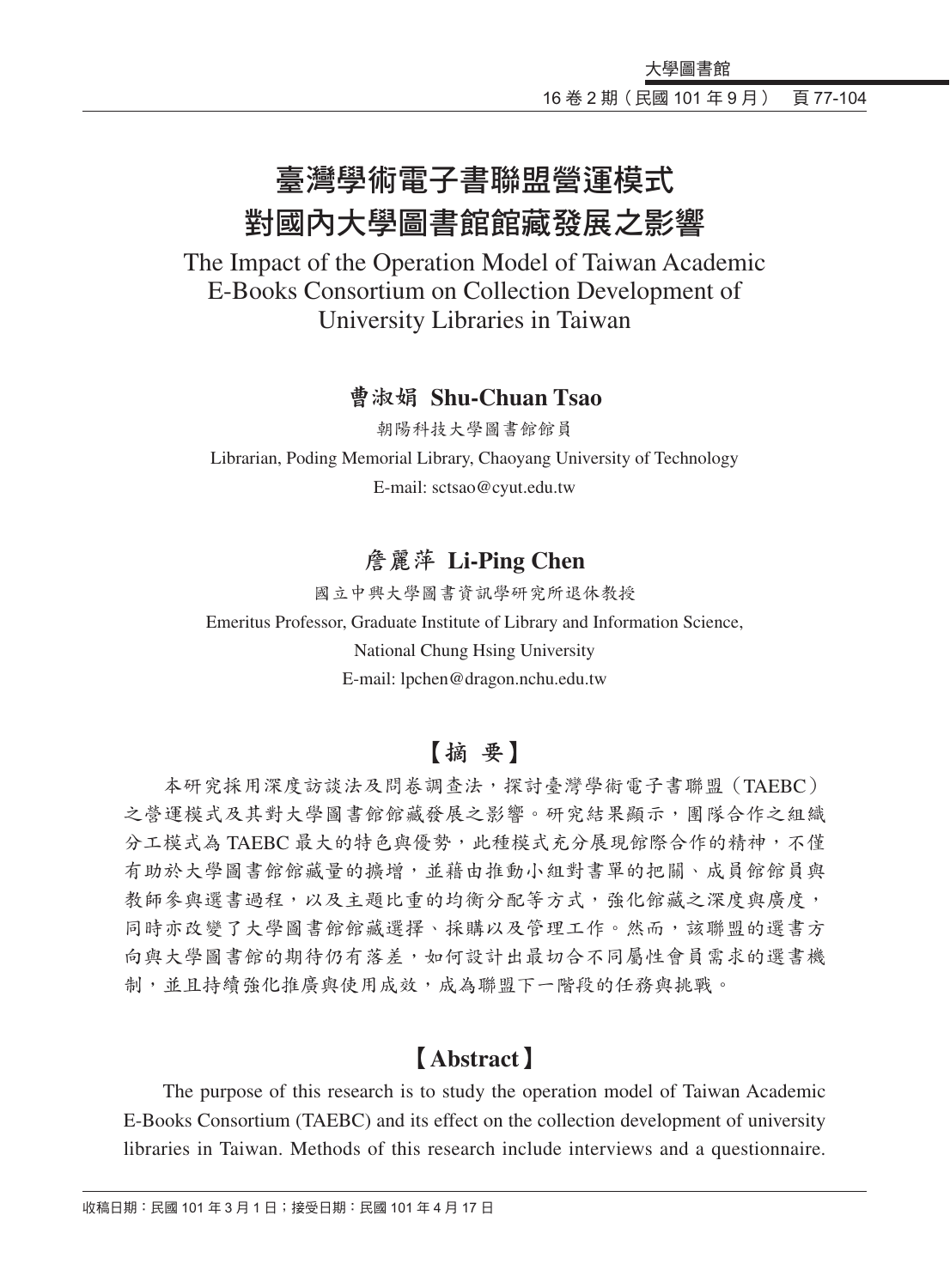The findings show that the cooperative model of a working group is the distinguished characteristic of TAEBC, and that it demonstrates the spirit of cooperation among libraries. It is helpful to improve the quantity and quality of library collection, and it also changes the selection and acquisition procedures as well as the work of collection management in university libraries. However, there is a gap between the direction of TAEBC's selection policy and the expectations of member libraries. Designing a selection mechanism to meet the needs of members with different attributes and continuing to strengthen the effectiveness of promotion will be the next tasks and challenges of TAEBC.

關 鍵 字:電子書;電子書聯盟;臺灣學術電子書聯盟;聯盟採購;館藏發展 Keywords: e-books; electronic books; e-books consortium; Taiwan Academic E-Books Consortium; TAEBC; consortium purchase; collection development

# 壹、前言

隨著電腦通訊技術的發展與網際 網路的興起,各類電子資源蔚然成 風,其 24 小時、隨時隨地皆可取用的 便利性,使得數位出版品逐漸成為出 版媒體的主流趨勢,並且擁有一定數 量的閱讀社群。美國研究圖書館協會 (Association of Research Libraries) 指 出,過去十年研究圖書館傾向選購電子 版而大量減少紙本出版品的訂購,圖書 館館藏朝向電子化發展的趨勢已銳不可 當(Hahn, 2009)。繼電子期刊的革命 性發展,電子書因具有高互動性、不受 時空限制、多元化閱讀、節省空間等優 點而嶄露頭角,儼然成為新一波革命的 主角。

根據我國歷年圖書館年鑑調查結 果顯示,大專校院圖書館平均電子書 館藏可使用量從 2003年 2,146 種,激 增至 2009年 275,179 種, 7年來成長 超過 128 倍。2009 年平均電子書訂購 量 較 2008 年增加 30,319 種, 成 長 率 為 33.8%,可使用量則增加 78,355 種, 成長率為 39.8%(林呈潢,2004;黃鴻 珠, 2008; 陳雪華, 2009) 。 另一方 面, 依 據 教 育 部 公 布 的 100(2011- 2012)學年度大專校院圖書館統計(教 育部, 2012), 各校館藏圖書總計 99,921,334 冊,其中電子書之比例高達 44.2%,且有逐年增加的趨勢,顯示電 子書的重要性與日俱增。然而近年來大 學圖書館面臨人力經費日漸緊縮、圖 書資源價格不斷上揚以及師生學術研究 需求有增無減等多重壓力,面對新興的 電子書熱潮,單憑一館之力恐怕是杯水 車薪。以香港城市大學為例,該校自 1999年開始發展電子書館藏,至 2005 年僅建置近1萬冊電子書,若持續以自 身經費擴增西文電子書館藏,估計至少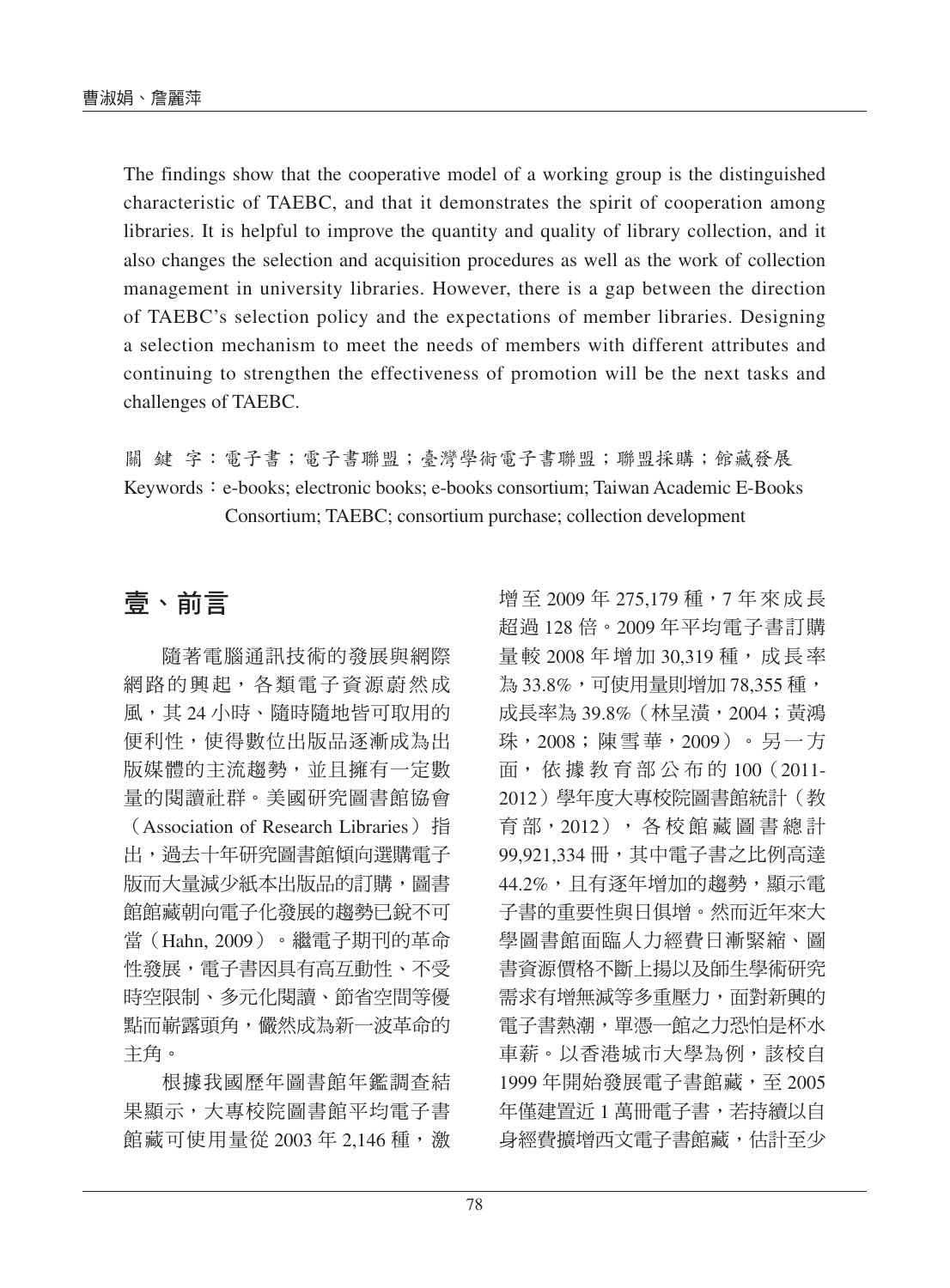需 60 年才能達到 10 萬冊電子書的目標 (景祥祜、胡士文,2006)。透過聯盟 採購不僅能共享資源, 節省經費、人力 及空間,並可得到專業的服務,使得大 學圖書館參與電子書聯盟的意願及需求 大為提高。

國外的電子書聯盟以美國發展最 早,成立於 1987 年的 OhioLINK(Ohio Library and Information Network), 合作項 目從早期的聯合建置書目紀錄到共同引 進各類電子資源(OhioLINK, 2012)。 Amigos Library Services Consortium 於 1999 年開始購買 NetLibrary 電 子 書, 至 2000 年 8 月已擴增近 1 萬 冊 (Dillon, 2001; Ramirez & Gyeszly, 2001)。TBLC(Tampa Bay Library Consortium) 自 2000 年開始執行 Librare 電子書購置計畫, 共有 93 個會 員館參與(Cannon & Watson, 2001)。 而美國大學系統各圖書館間聯合建置館 藏亦為常見的模式,如 California State University System 23 個校區於 2000 至 2001 年合作購置 1,522 冊 NetLibrary 電 子書(Langston, 2003)。起步相對較 晚的英國,由於高等教育機構成功推 動遠距教學而對電子資源需求大增, 從全國性組織到各區域聯盟的合作採 購皆有顯著成果(Tedd, 2005; Nicholas, 2008);政府機構由上而下全面推展電 子書,更引發大學圖書館參與聯盟採購 的風氣。韓國 KERIS(Korea Education & Research Information Service)電子 書聯盟成立於 2002年,號稱當時亞太 地區最早、規模最大的電子書聯盟, 至 2007 年約有 90 所大學成員(Park,

2007)。此外,還有泰國 ThaiLIS(Thai Library Integrated System Consortium) 中國 CALIS (China Academic Library and Information System)、西班牙 CBUC

(Consorci de Biblioteques Universitàries de Catalunya / Consortium of Academic Libraries of Catalonia)、南非 SANLiC (South African National Library and Information Consortium)、俄國RUSLANet (Regional University and Science Library Advanced Network、印度 UGC InfoNet Digital Library Consortium 等, 各國聯盟在運作過程中皆面臨資訊基 礎建設不佳、營運經費不足及文化背 景差異等阻礙(Moghaddam & Talawar, 2009)。儘管發展歷程迥異,圖書館以 聯盟模式建置電子書館藏已成為各國普 遍的發展趨勢。

國內電子書聯盟的發展方興未 艾,自 2001 年迄今已有多個不同類 型的電子書聯盟相繼成立,如有限 責任臺灣電子書供給合作社(Taiwan E-Books Supply Cooperative Limited, 簡 稱 TEBSCo)、數位化論文典藏聯盟 (Digital Dissertation Consortium)、學術 資源倍增行動方案聯盟(Super E-Book Consortium)等,是否對大學圖書館館 藏發展造成影響,值得深入探究。在諸 多聯盟中,就組織規模、會員數量與 多元性、採購經費與數量、產品廣泛 性及使用範圍等層面觀之,臺灣學術 電子書聯盟(Taiwan Academic E-Books Consortium,簡稱 TAEBC)堪稱目前頗  $\pm$ 代表性的電子書聯盟之一 $^1$ ,其以獨 特的營運模式為國內大學圖書館擴增館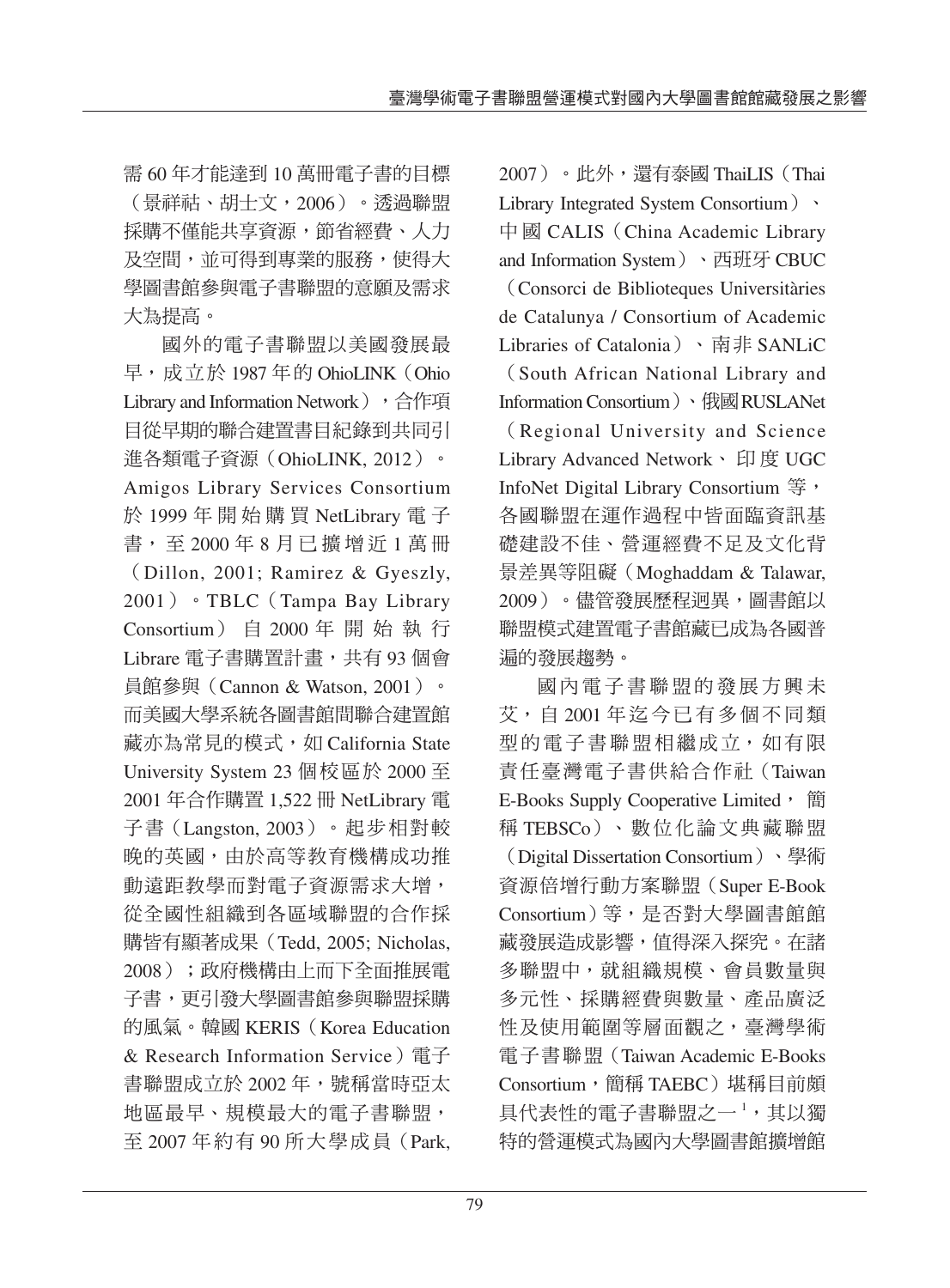藏資源,影響力不容小覷。因此,本研 究聚焦於 TAEBC 營運模式與採購決策 因素分析,並對聯盟會員參與概況與看 法進行探討,進而歸納該聯盟營運模式 對國內大學圖書館館藏發展之影響。

# 貳、電子書聯盟之營運模式

國外的大型圖書館聯盟大多設立 專職委員會或工作小組負責電子書 之營運,並由各成員館共同參與,如 Amigos Library Services Consortium 即 由各成員館推派 1 位代表參與委員會 之運作,以協助電子書館藏發展計畫  $(Ramirez & Gyeszly, 2001)$ ; TBLC 亦由會員代表組成主題專家小組共 同挑選書單,以合作方式發展館藏 (Cannon & Watson, 2001)。 英 國 高 等與繼續教育委員會(UK HE and FE funding bodies) 所贊助的 JISC (Joint Information Systems Committee)

(2012)則設置電子書工作小組負責 採購及推廣使用之策略指導。另有 採獨立公司經營模式者,如英國的 LUPC(London Universities Purchasing Consortium)由董事會與執行委員會監 督,設置專職經理與職員,以聯盟會費 支付薪資,並由倫敦大學(University of London) 提供場地及代聘人員; 營運模式相近的 SUPC(Southern Universities Purchasing Consortium), 其採購小組係由各校館員自願參與,並 設專職採購專家負責與出版商或代理商 開會、交涉合約、蒐集會員意見及評估 廠商服務績效等,另設立志願小組進行 採購事宜。上述 LUPC 及 SUPC 等地 區性大學採購聯盟,會員數皆超過一百 個,因經濟規模龐大,不僅能協議更優 惠的合約內容,還能收取會費、聘用專 職採購人員,組織制度健全,整體成 效亦顯卓越。經濟規模較小的 SCURL

(Scottish Confederation of University and Research Libraries)雖設有主席、 副主席、祕書、服務發展經理,但 均為兼職人員, 其薪資由 National Library of Scotland 以及 Scottish Library and Information Council 共同負擔, 且 由各館推派代表參與營運,聯盟組織較 為鬆散,此模式與國內圖書館聯盟較為 相近(范豪英,2005)。

綜觀國外電子書聯盟組織發展型 態與運作模式相當多元,有些在既有 合作組織架構下成立電子書工作小組 進行研究及採購計畫,如 OhioLINK、 Amigos;同一地理區域之電子書聯 盟,其組織層級可能涵蓋一州(省)、 一個城市或是跨州(省),如 NoWAL (North West Academic Libraries Consortium)、SUPC、TBLC;或同一 大學系統之圖書館,其組織成員為 各分校之圖書館代表, 如 California State University System、Texas A&M University System;還有全國性的學 術圖書館資源共享模式,以集權式聯 盟組織運作的力量相對較為龐大,如 CALIS、KERIS。各種聯盟規模不一, 結構上有鬆散與緊密,性質上有同質或 異質的合作,區域範圍則大小兼具,有 些聯盟同時採行兩種以上的模式,而各 聯盟之間亦常見合縱連橫之多重關係,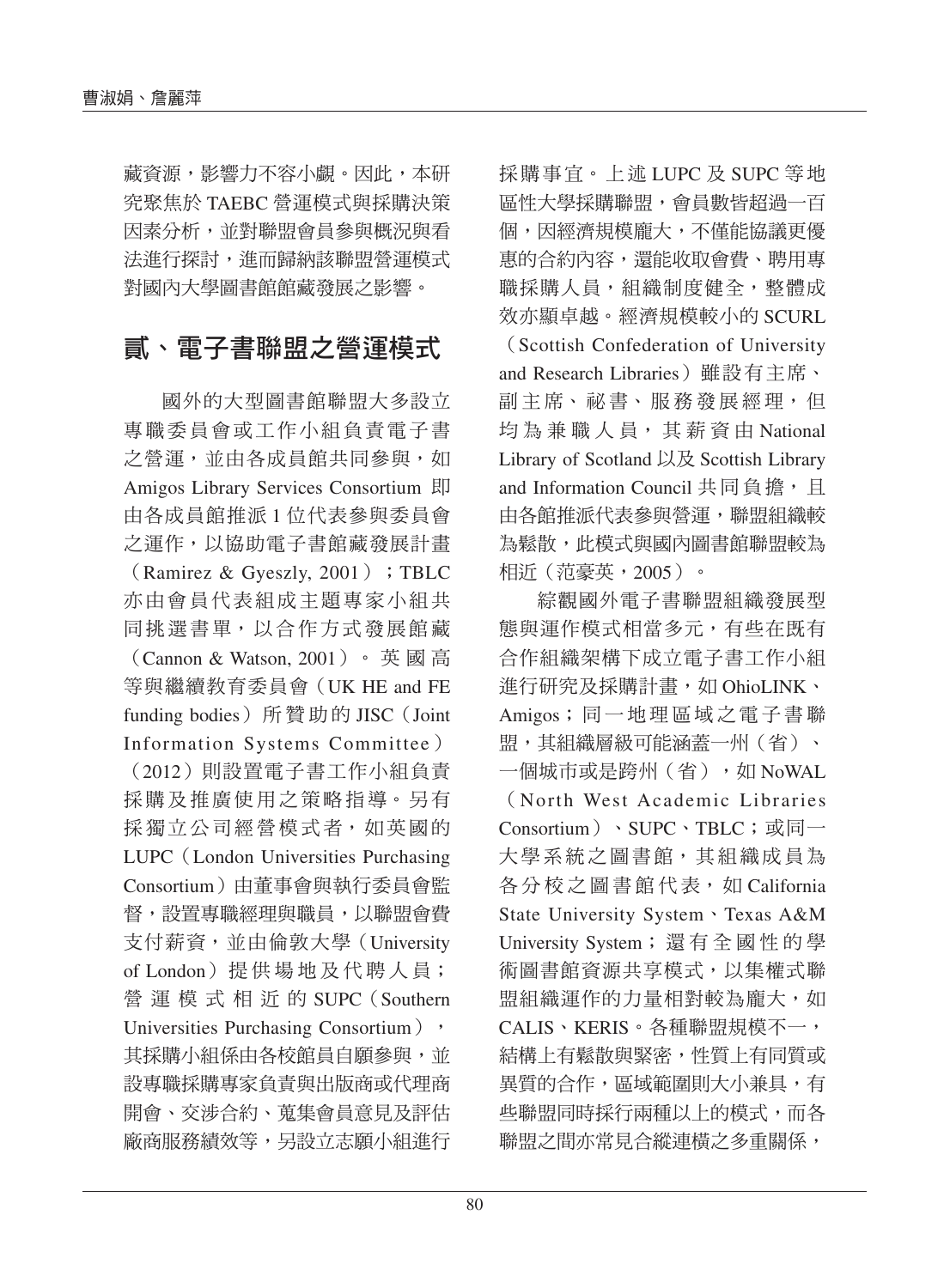組織結構與合作模式雖較為複雜,但經 費與人力相對充裕,服務範圍與整體發 展更為完整。反觀國內電子書聯盟大多 單獨成立,往往由某些大學圖書館撰寫 計畫向政府爭取補助經費,進而主導聯 盟運作,而非附屬於大型電子資源聯盟 或架構於原有合作聯盟基礎。此種運作 型態常常造成主導機構莫大的人力與經 費負擔,國內最早成立的臺灣電子書 聯 盟 (Taiwan E-Book Network, 簡稱 TEBNET)即因考量長期營運問題而轉 型為合作社之法人組織,朝向專人、專 事、制度化的方向發展以利永續經營。 因此,除了積極爭取政府經費的持續資 助之外, 聯盟亟需思考本身的定位, 積 極尋求更適當的營運模式以提升整體發 展成效。

確認組織運作模式後,聯盟首要任 務便是訂定明確的選書原則作為實際 執行採購作業的依據。歸納多位學者之 論點,電子書聯盟選書原則涵蓋面向包 括:㈠供應商層面,包含商業信譽、經 營管理模式、產品廣度與整合度、提供 書單格式、服務人員、售後服務;㈡產 品層面,包含收錄質量、收錄範圍、試 用服務、授權使用範圍、資料永續性、 書目必備欄位、去除重複、計價模式、 使用統計、附加價值(如跨資料庫檢 索、整合平台)、提供 MARC 紀錄、 備份光碟、推廣資源;回系統平台層 面,包含同時上線使用人數、介面易用 性、系統功能、全文檢索、檢索結果、 輔助資源(如字典、網路資源)、校 外連線、專用閱讀軟體、個人化功能 (如書籤)。(Cannon & Watson, 2001; Langston, 2003; 詹 麗 萍, 2005; Park, 2007; Wynne & Coates, 2007; 程蘊嘉、 劉茲恒,2009;詹麗萍,2009)。

由於成員屬性與規模不同,對於電 子書的需求亦有差異,如何公平分配資 源,不僅是聯盟決策者的一大考驗,更 成為影響聯盟運作成敗的關鍵因素。詹 麗萍(2009)指出,醫學圖書館、藝術 圖書館可使用的電子書數量較少,但書 籍價格卻較昂貴;而技職校院圖書館對 於專業性、技術性書籍的需求較高,聯 盟難以面面俱到,形成採購決策的困難 與挑戰。其次,聯盟採購電子書究竟該 選擇買斷或租用模式呢?儘管許多研究 指出短期價值較高的電子書適合年度租 用模式,不過依據 KERIS 於 2003年所 實施的調查,高達 82% 的受試者偏愛 永久使用的買斷模式(Park, 2007)。 我國的數位化論文典藏聯盟、學術資 源倍增行動方案聯盟、臺灣學術電子 書聯盟均以買斷模式為主要原則,顯 示此模式較受國內聯盟及成員館之青 睞。此外,聯盟亦需思考選擇依合集 (collections)或單書(titles)採購電 子書產品,KERIS 及國內聯盟多偏好 單書採購。買斷或租用、合集或單書採 購、同時使用人數等因素,皆與電子書 的計價模式息息相關,影響聯盟採購決 策;除了慎選不同計價模式的電子書產 品外,廠商所提供 archive、raw data 等 方式,能否確保買斷的電子書供會員永 久典藏使用,亦是聯盟必須審慎評估之 處。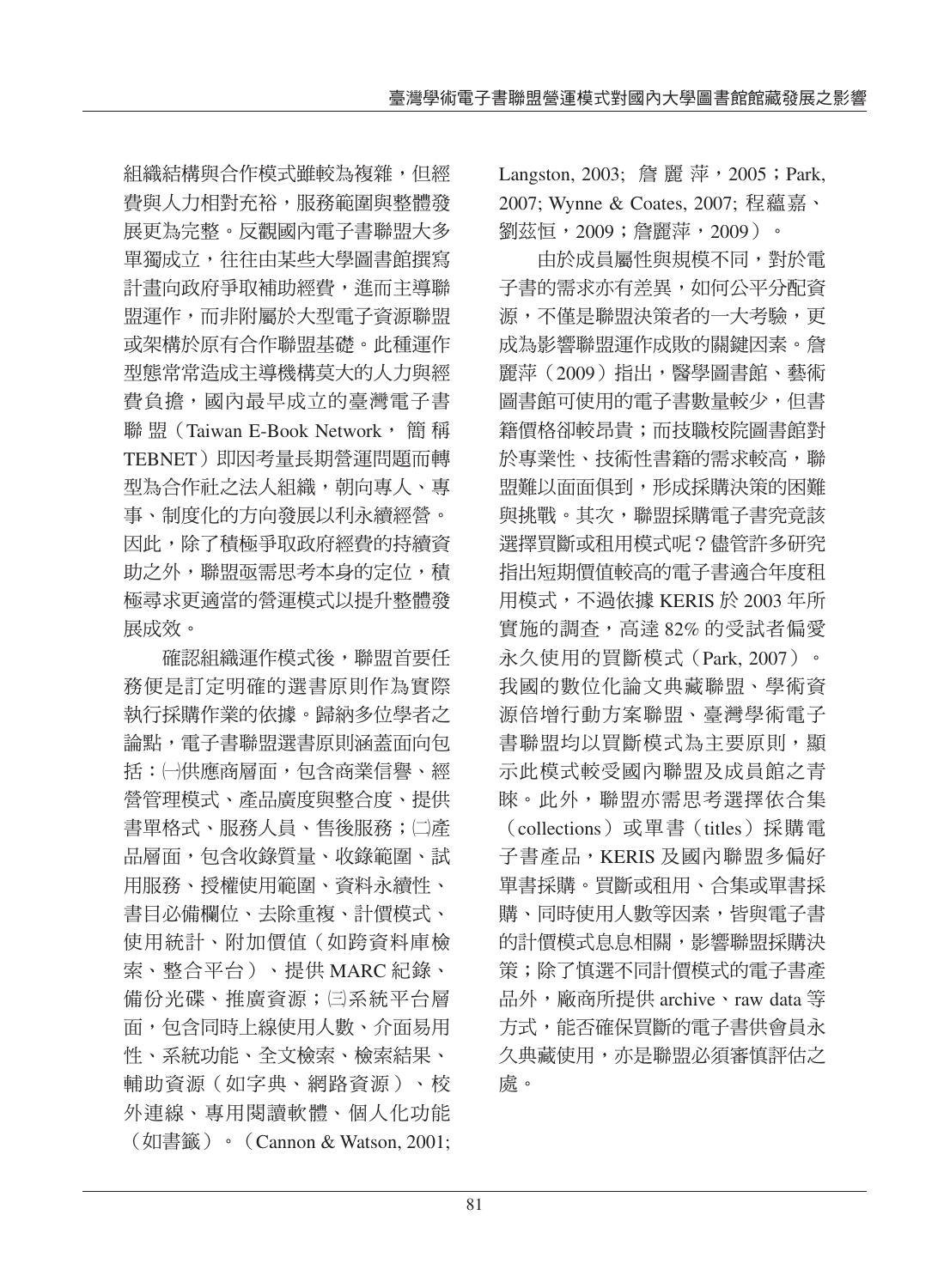# 參、研究設計與實施

本研究首先探討國內外電子書聯盟 營運模式等相關文獻,作為訪談大綱和 問卷設計之參考依據;繼而針對臺灣學 術電子書聯盟推動小組成員進行訪談, 以瞭解聯盟實際運作概況;最後利用問 卷調查國內大學圖書館參與臺灣學術電 子書聯盟之情形與看法。

#### 一、深度訪談法

TAEBC 最初係由中興大學、臺灣 大學、成功大學、臺灣師範大學四校圖 書館分別組成行政、徵集、彙整、採 購及推廣等五個推動小組,負責執行聯 盟各項營運事務。由於聯盟業務龐雜, 各小組參與人員眾多,加之營運期間各 單位皆歷經人事異動,為深入探討聯 盟維運模式,本研究採深度訪談法, 自 2010 年 1 月 29 日至 3 月 11 日分別

|                 |         |               | 參與聯盟期間        |               | 參與聯盟期間 |  |
|-----------------|---------|---------------|---------------|---------------|--------|--|
| 受訪者<br>代碼       | 推動小組    | 第1年<br>(2008) | 第2年<br>(2009) | 第3年<br>(2010) | 之身分    |  |
| T1              | 徵集小組    | ✓             | ✓             | $\checkmark$  | 主任     |  |
| T <sub>2</sub>  | 徵集小組    | $\checkmark$  |               |               | 館長     |  |
| T <sub>3</sub>  | 推廣小組    | $\checkmark$  |               |               | 主任     |  |
| <b>T4</b>       | 推廣小組    |               | $\checkmark$  | $\checkmark$  | 副館長    |  |
| T <sub>5</sub>  | 推廣小組    | $\checkmark$  | $\checkmark$  | $\checkmark$  | 館員     |  |
| T <sub>6</sub>  | 推廣小組    | $\checkmark$  | $\checkmark$  | $\checkmark$  | 館長     |  |
| T7              | 推廣小組    | $\checkmark$  | $\checkmark$  | ✓             | 主任     |  |
| T <sub>8</sub>  | 彙整小組    |               | $\checkmark$  | ✓             | 主任     |  |
| T <sub>9</sub>  | 彙整小組    | $\checkmark$  | ✓             | ✓             | 館長     |  |
| T10             | 行政小組    |               |               | $\checkmark$  | 主任     |  |
| <b>T11</b>      | 行政小組    |               | $\checkmark$  | $\checkmark$  | 專案助理   |  |
| T <sub>12</sub> | 採購小組    | $\checkmark$  | $\checkmark$  |               | 主任     |  |
| T13             | 採購小組    | $\checkmark$  | ✓             | $\checkmark$  | 專員     |  |
| T14             | 採購小組    |               | $\checkmark$  | J             | 專案助理   |  |
| T15             | 行政&採購小組 | ✓             | ℐ             | J             | 館長     |  |

<sup>表</sup> **1**:受訪者背景資料表(依訪談時間先後順序)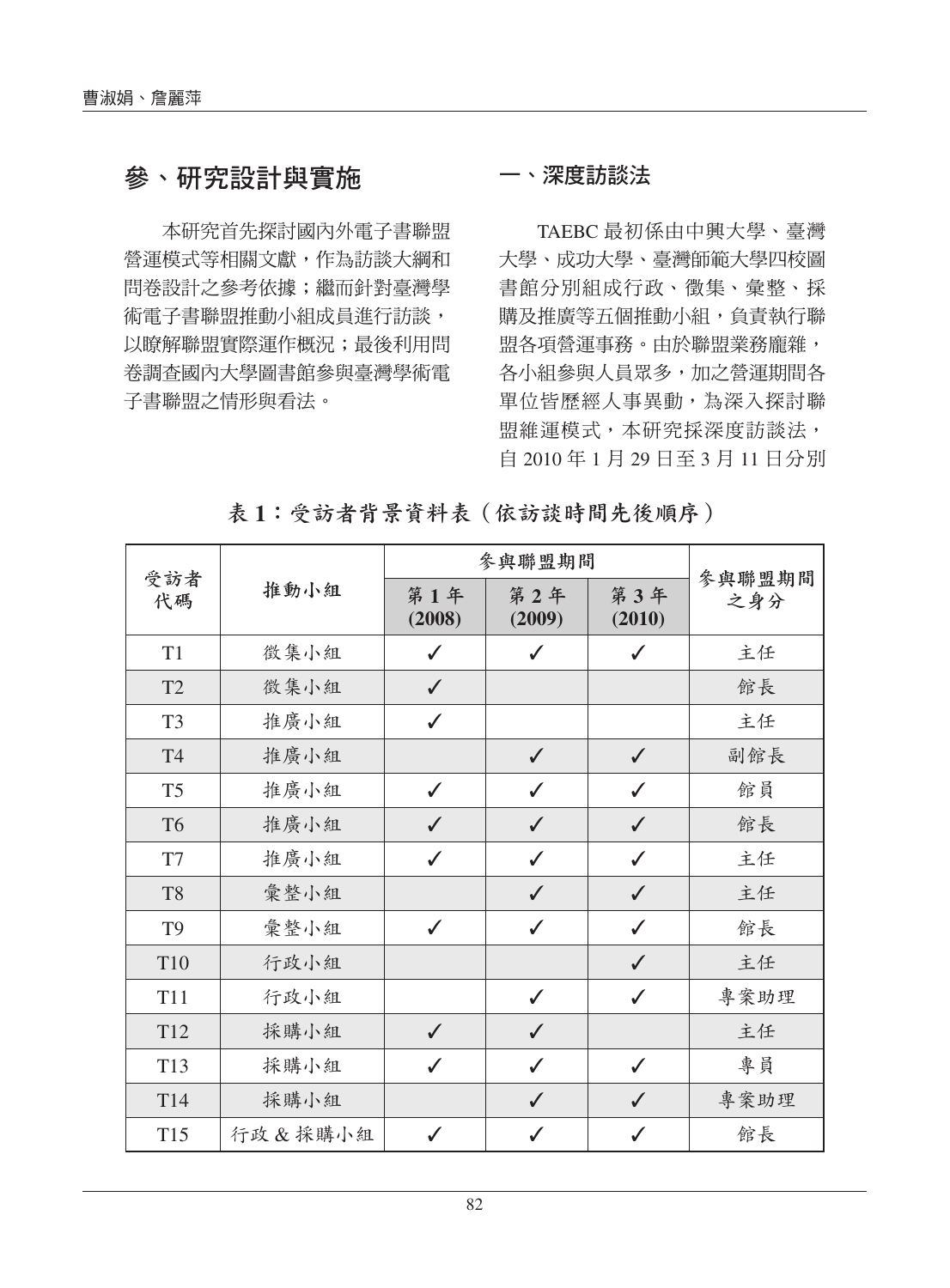與 15 位曾經參與推動小組之成員進行 面對面訪談,受訪者背景涵蓋館長、主 任、館員及專任助理等。由於各推動小 組成員之角色與任務迥異,因此研究者 先根據研究問題及受訪者負責之業務設 計訪談大綱與提綱,訪談過程依談話內 容適時修正問題,每次訪談結束再依據 訪談筆記修訂下一位受訪者之訪談大 綱,以確實掌控問題脈絡。本研究資料 之處理係將訪談錄音檔案逐一繕打成逐 字稿,所有受訪者依訪談時間先後順序 以 T1、T2 等代碼表示,受訪者背景資 料如表 1。

### 二、問卷調查法

本研究根據國內外相關研究以及訪 談分析結果設計「臺灣學術電子書聯 盟營運模式與大學圖書館館藏發展調查 問卷」(附錄),根據兩位專家效度 檢測及 5 所 TAEBC 大學成員館前測問 卷之意見加以修訂,並採用 Cronbach's α 係數進行信度檢測,結果顯示問卷 內部一致性良好。研究者自 2010 年 5 月 3 日至 5 月 31 日針對 2009 年 92 所 TAEBC 大學校院成員館進行問卷發 放,共計回收 90 份有效問卷,淨回收 率達 97.8%。問卷回收後,首先確認問 卷之有效性,凡填答內容有疑慮或遺 漏者,均與填答者聯繫確認;接續將 回收問卷予以編碼,採用社會科學統 計套裝軟體 SPSS (Statistical Package for Social Science) 進 行 次 數 分 配、 百分比、平均數、標準差、卡方檢定 (Chi-Square test)及獨立樣本 T 檢定

(independent sample T test)等統計方 法加以分析闡釋,開放性問題則以人工 方式予以彙整、分析,並提出結論與建 議。

# 肆、研究結果分析

本研究之結果分析如下:

#### 一、聯盟營運模式分析

#### **(**一**)** 聯盟組織運作

有別於國內圖書館原有的電子書聯 盟,TAEBC 開創另一種截然不同的營 運模式,由四校組成推動小組,分工合 作,並擴大會員規模,使聯盟可以集合 強大的談判力量,充分發揮聯盟效用, 加上四校本身皆為成員館,更能瞭解會 員需求,提升服務品質與效益。

聯盟營運規劃之初即以爭取 1/3 經 費由教育部支持,其餘 2/3 自行籌措為 目標。電子書購置經費來源,一是教 育部補助款每年 180 萬美元(約新台 幣 6,120 萬元),二是聯盟自籌款,收 費方式依會員性質區分,大學校院每年 支付 5 萬美元 (約新台幣 170 萬元), 技職校院支付 3 萬美元(約新台幣 102 萬元),中央研究院及國家圖書館則各 支付 6 萬美元(約新台幣 204 萬元)。 此收費機制之設定係考量綜合大學之發 展通常涵蓋五大學門,而技職校院以三 大學門為重點領域,因而有五三比例之 分;至於中央研究院及國家圖書館則因 性質特殊需支付較高額的會費。另外在 聯盟營運費方面,第一年教育部僅核定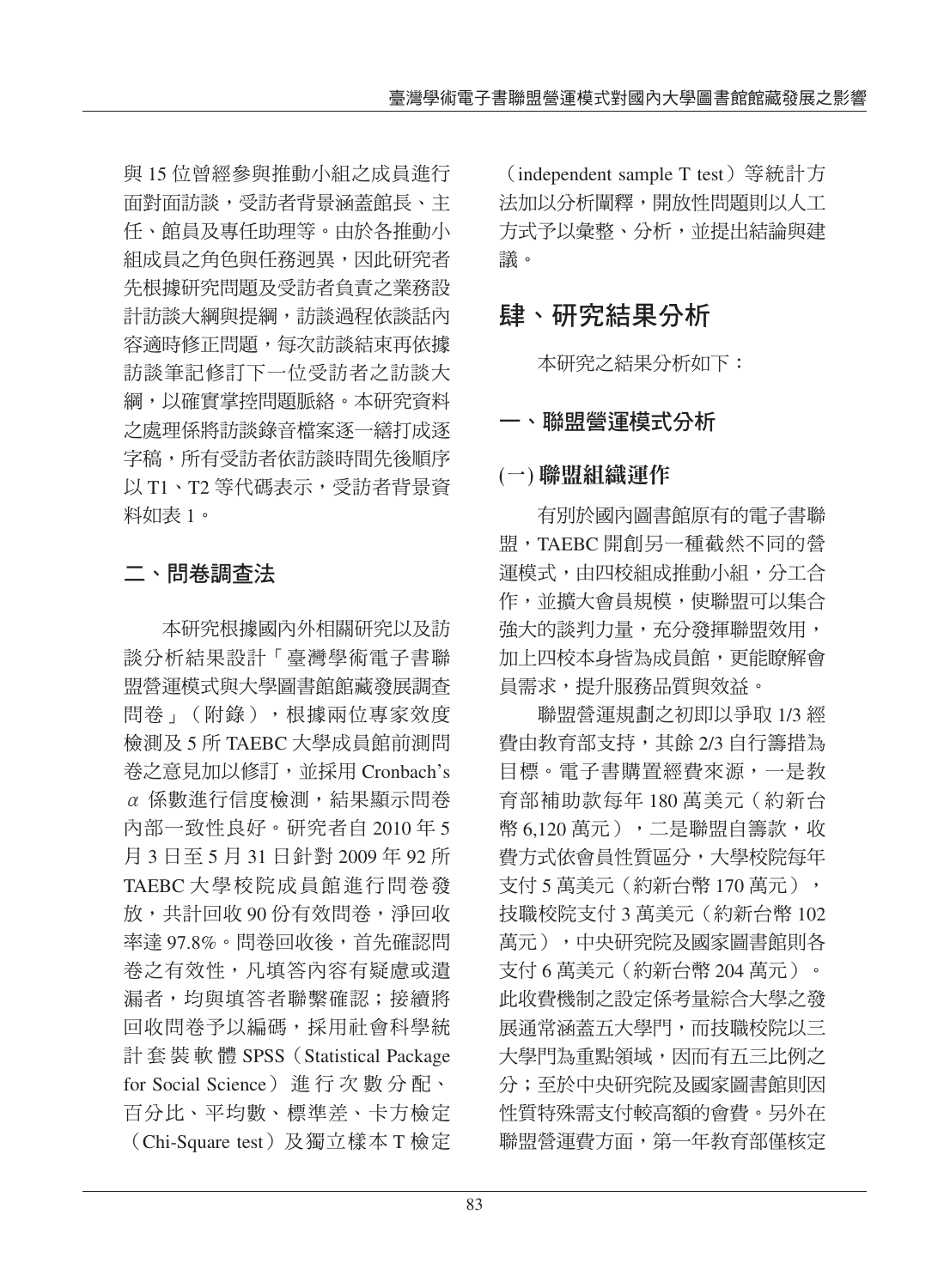提撥計畫中約 60% 的營運經費,第二 年教育部補助款提高為 80%,第三年 則全額補助;依教育部補助經費規定, 四校須另分攤支付相對的自籌配合款, 且在教育部補助經費尚未核撥之前,亦 須代墊人事費或已執行之業務費。

TAEBC 以國內大專校院圖書館為 主要招募對象,第一年共募集 88 所會 員館加入;第二年有 11 所新成員加 入,5 所退出,會員數增至 94 所;第 三年則各有 3 所加入及退出,會員數仍 維持 94 所。無論中途加入或退出的會 員,皆保有入會期間聯盟所購電子書資 源之使用權。

我們現在有四個單位、五項工作, 行政、採購在中興是很正常的一件事, 因為經費在那邊,計畫主持人在那邊, 款撥到那邊,當然是中興做。那徵集、 彙整、推廣另外三個學校做,徵集、彙 整面對的是不一樣的,一個是面對十 幾二十個廠商,一個是面對一百個圖書 館……一個是你蒐集什麼產品,一個是 你圖書館蒐集什麼需求⋯⋯你跟廠商之 間的互動跟圖書館之間的互動是不一樣 的……從各方面來講,都是很合理的分 工。 $(T2)$ 

得到教育部的支持,還有得到這麼 多會員的支持,這就是我們最大的優 勢⋯⋯這種多館合作共同的推動,就是 兩個腦袋比一個好……一起腦力激盪, 有很多好的點子就會產生,所以集合幾 個館一起成立推動小組來替大家服務, 這個模式也是第一個 …… (T15)

#### **(**二**)** 聯盟選書原則

TAEBC 的選書原則並非著重於內 容主題的選擇,而是使用層面的考量, 包含使用人數、服務範圍、使用權限 等,比較類似給予廠商的規範;至於內 容品質的選擇,則交付所有成員館及參 與選書的教師們共同把關。經過第一年 的運作經驗發現,廠商所提供的書單並 未完全遵守聯盟之規定,造成後續作業 的困擾,因此徵集小組依據經驗及會員 回饋意見適時修訂選書原則,並訂定相 關罰則,以確保書單品質,加速整體採 購作業之順暢。

pick and choose會發生很多問題⋯⋯ 不同平台之間複本重複的問題,因為不 同平台的 e-book ISBN 不一樣⋯⋯加上 他們提供的東西又良莠不齊⋯⋯所以 後來我們就想先設定一些規範,如果他 根本就不能達成我們的規範⋯⋯是不是 就 reject⋯⋯甚至有些廠商把兒童書也 放進來了⋯⋯因為幾萬筆清單⋯⋯從名 字真的是看不出來的⋯⋯還有期刊的 annual review 也跑出來了,還有一些是 那種特刊⋯⋯我們第三年以後已經嚴格 要求他們按規範排除,他們應該會比較 謹慎,因為那罰則還蠻重的……(T1)

#### **(**三**)** 電子書採購決策過程

TAEBC 依選書原則徵集符合條件 的書單後,接續展開採購決策的過程, 依序說明如下:

#### **1.** 制定主題採購比重

TAEBC 將電子書區分為社會科學 類(social science)、 科 技 與 工 程 類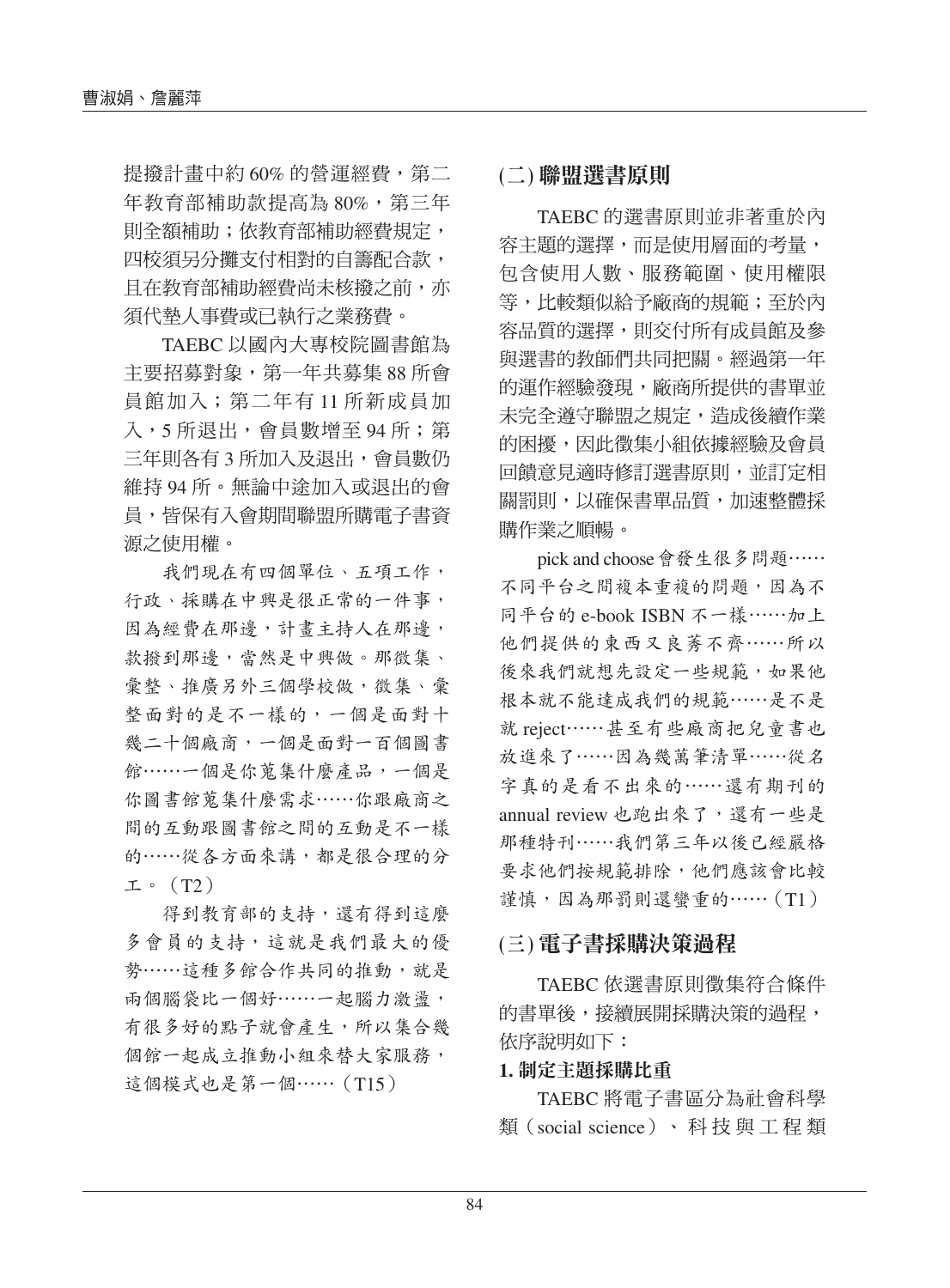(technology)、人文藝術類(arts and humanities)、基礎科學類(science)、 醫學類(medicine)等主題領域,並將 採購比重分為基本保障比重及群組調 查比重兩類<sup>2</sup>。為確保各領域之平衡 發展,每一領域之基本保障比重為 10%,合計 50%。另外 50% 的群組比 重,第一年係由彙整小組依據會員學校 設置學院概況予以歸類及分配,第二年 則依據會員第一年對主題比重的反應意 見及會員數增加影響比重分配兩項因 素,重新研擬主題比重分配方式,改由 會員依本身實際需求投票,自籌款 1 萬 美元 1 票,每個主題群組以 0.5 票為最 小單位,每館總票數等於自籌款金額。 第一年實際採購比重與原定比重不足或 超過者,於第二年加以補足或扣除。 TAEBC 以獨特的主題採購比重分配機 制,試圖兼顧基本領域保障及會員實質 需求,對於各領域平衡度具有很大的加

分作用(表 2)。

我們是參考書商和我們來往的時候 大約是如何分類,所以我們大致分成五 個領域⋯⋯每個領域的保障比例有其必 要性;也就是說我們站在採買東西的角 度上來看,什麼東西都至少買一些…… 五個領域占用到 50%⋯⋯第一年我們 是就學校的性質做界定,第二年是加入 的會員自己來界定⋯⋯不論 3 萬美金或 5 萬美金,要如何分散在各個領域,我 們根據你的權額就給多少票數,你就可 以去 allocate⋯⋯。(T9)

#### **2.** 確立書單勾選機制

TAEBC 電子書書單勾選機制 分 為 合 集(collections)票選與單書 (titles)勾選,依會員繳交自籌款金 額,界定合集投票數及單書勾選額度 上限,如第一年大學校院 5 萬美元, collections 可 投 5 票, titles 勾 選 額 度 為 5 萬美元。第二年之後因電子書產

| 計畫年度<br>題<br>主 |   | 第一年      |          |          |          |          |        |            |
|----------------|---|----------|----------|----------|----------|----------|--------|------------|
|                |   | 保障<br>比重 | 群組<br>比重 | 合計       | 保障<br>比重 | 群組<br>比重 | 合計     | 二年平均<br>比重 |
| 社會科學類          |   | 10%      | 15.5%    | 25.5%    | 10%      | 14.2%    | 24.2%  | 24.85%     |
| 科技與工程類         |   | 10%      | 11.3%    | 21.3%    | 10%      | 13.2%    | 23.2%  | 22.25%     |
| 人文藝術類          |   | 10%      | 12.3%    | 22.3%    | 10%      | 12.1%    | 22.1%  | 22.20%     |
| 基礎科學類          |   | 10%      | 7.7%     | $17.7\%$ | 10%      | 4.8%     | 14.8%  | 16.25%     |
| 醫學類            |   | 10%      | $3.2\%$  | 13.2%    | 10%      | 5.7%     | 15.7%  | 14.45%     |
| 總              | 計 | 50%      | 50.0%    | 100.0%   | 50%      | 50.0%    | 100.0% | 100.00%    |

<sup>表</sup> **2**:**TAEBC** 主題採購比重分配表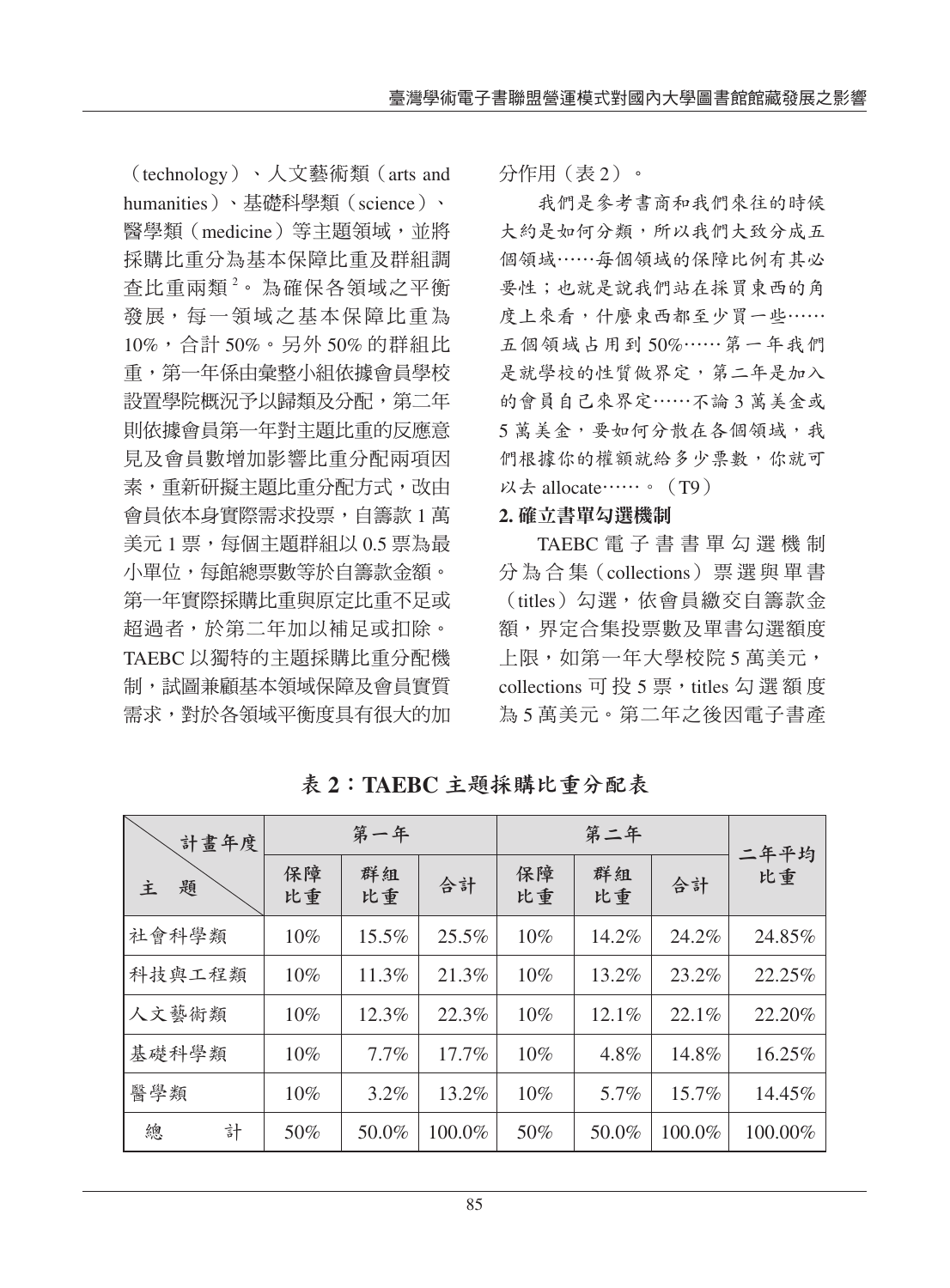| 計畫年度              |                   | 第一年            |                   | 第二年、第三年        |
|-------------------|-------------------|----------------|-------------------|----------------|
| 會員類型 /<br>自籌款金額   | collections<br>票數 | titles<br>勾選額度 | collections<br>票數 | titles<br>勾選額度 |
| 中研院·國家圖書館<br>6萬美元 | 6票                | 6萬美元           | 12 票              | 24 萬美元         |
| 大學校院 5 萬美元        | 5票                | 5萬美元           | 10票               | 20 萬美元         |
| 技職校院3萬美元          | 3票                | 3萬美元           | 6票                | 12 萬美元         |
| 會員數               | 88 所              |                |                   | 94 所           |

<sup>表</sup> **3**:**TAEBC** 各類型會員合集及單書票選額度一覽表

品眾多, collections 改以 0.5 萬美元 1 票計算,titles 勾選額度增加為自籌款 4倍,如大學校院 5 萬美元 collections 可投 10 票, titles 勾選額度 20 萬美元 (表 3)。

collections 的部分是用投票,因為 我們有五、六十種產品,那我們票數的 總合等於自籌金額的兩倍,比如說 3萬 美元的學校就有6票,每一個最小單位 是 0.5 票⋯⋯那這 6 票可以任由你去組 合⋯⋯這個主題你認為它很重要,可以 給到 2 分或 3 分⋯⋯你如果覺得極為重 要,所有 6 票就只投這個產品⋯⋯這是 你自由意志的展現⋯⋯(T8)

#### **3.** 候選書單整理與複本查核管控

為避免重複採購及維護書單品質與 會員權益,徵集小組利用臺灣大學圖 書館提供之查核程式,針對廠商提供之 書單進行複本核對作業,查核對象包含 TAEBC、臺灣電子書供給合作社及其 他聯盟已購書單,另利用 MetaCat 掌握 國內各校館藏。凡多數會員已入藏之電 子書均予以排除,如為少數會員有館藏 者,則於書單中註記,作為未來議價談 判之參考。此外,由於第二年彙整小組 的候選書單中仍有許多複本,造成後續 彙整及採購作業之困擾,徵集小組遂於 第三年開發書單上傳與複本查核系統, 期能更快速、有效地排除不符聯盟選書 原則之問題書單,提升運作效能。彙整 小組接續針對候選書單中之書目格式錯 誤、資料不全及不符合選書原則之書單 加以剔除,並持續進行複本查核比對工 作,為聯盟書單品質進行嚴格管控。

有鑑於第一年徵集的產品品質不 一,聯盟於第二年作業之前先進行電子 書產品試用及平台評選,邀集廠商開放 電子書產品供會員試用,每項產品試用 期至少兩個月。試用結束後,會員可至 聯盟網站填寫試用滿意度,作為平台評 選第一輪初選投票參考。接續進行評選 會議,評選委員分別由推動小組代表、 大學校院代表及技職校院代表共同擔 任,評選標準包含價格合理性、書單格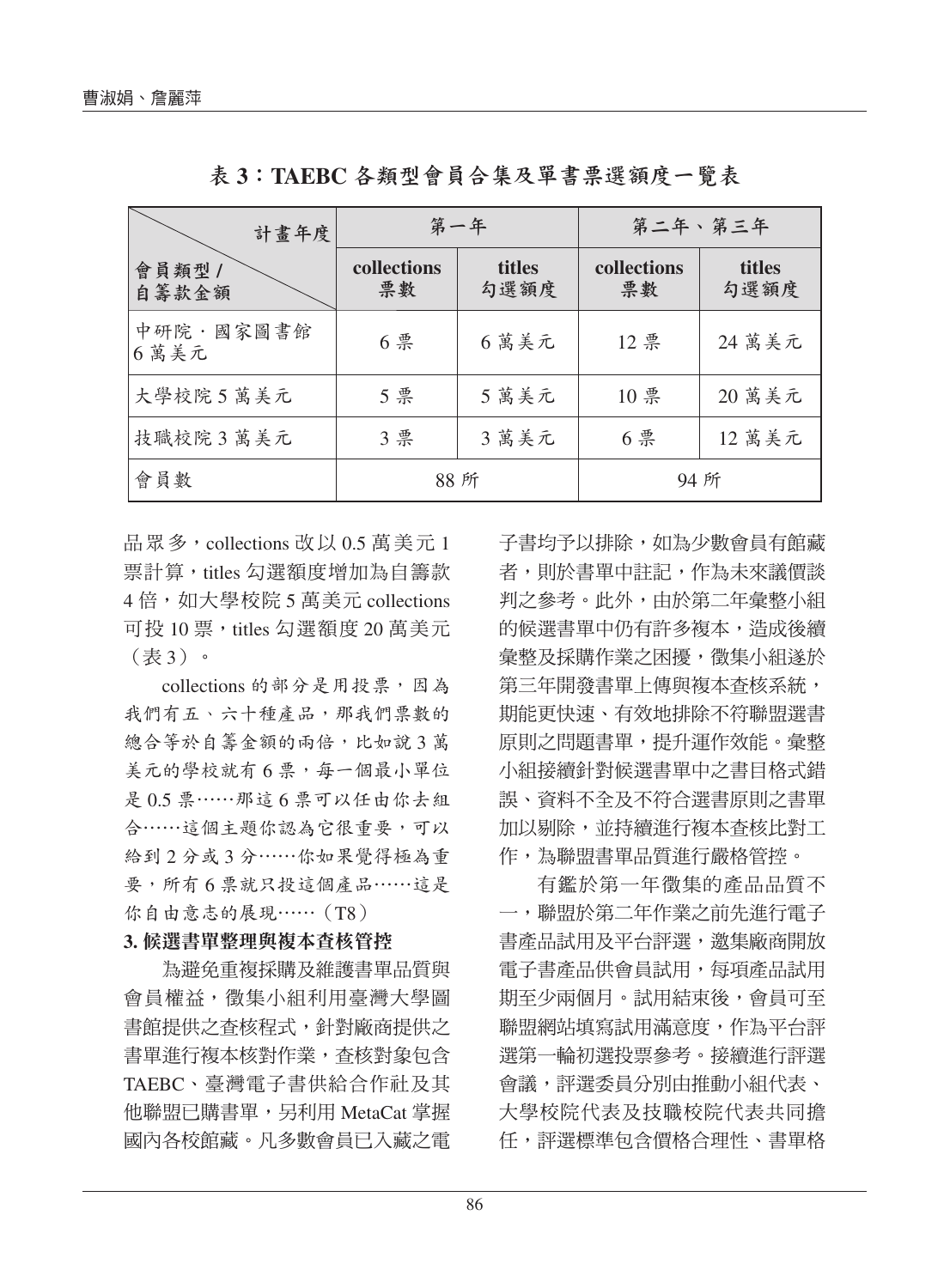式、聯盟需求及後續服務完善性等項 目,報價過高或會員試用評價極度負面 者優先剔除,得分較高之產品方可列入 勾選書單。

第二年覺得 pick and choose 的東西 實在是蠻困難的,所以就想要評選, 然後才想到既然要評選就應該要有試 用、有滿意度調查⋯⋯我們是還沒有篩 選就先讓大家試用⋯⋯算是也替大家 爭取能夠多用一些產品⋯⋯那評選的 滿意度⋯⋯主要是針對平台的功能好 不好用⋯⋯我們會請會員去填試用滿 意度⋯⋯第二年以後才開始做平台評 選⋯⋯由九個會員館一起評選⋯⋯會員 試用意見在評選的時候就給委員參考, 如果有極度負面的意見,在評選會議時 委員就會斟酌這個產品要不要列入⋯⋯ (T1)

#### **4.** 書單勾選彙整與訂定採購順序

彙整小組利用電腦軟體將整理好的 collections 及 titles 候選書單區分為兩 個檔案,並設定勾選書目及金額加總累 計功能,交由會員進行勾選。在書單回 收及彙整方面, collections 作業時程較 早且單純化,彙整小組依會員票選總數 與館數高低排序,並綜合主題群組採購 比重、廠商報價、試用滿意度、廠商售 後服務及其 package 政策等因素,試算 出 collections 採購產品順序,再提至推 動小組會議討論及訂定實際採購順序。 titles 的處理過程則較繁複,彙整小組 根據前一年的經驗於第二年開發一套電 子書彙整系統,將會員勾選書單檔案上 傳,凡書目序號相同者,系統自動累加 該筆書目勾選次數,並註記勾選學校代 碼。此系統兼具複本比對功能,可依設 定條件篩選不同出版社或平台之重複書 目。由於部分廠商未提供紙本 ISBN, 且電子書的 EISBN 亦非唯一號碼,系 統僅能初步篩選出疑似複本清單,再由 人工逐筆檢核,並比對聯盟第一年採購 書單及國內其他聯盟已購書單,移除重 複書目後產生一份至少被勾選一次的書 單。彙整小組接續進行主題勾選次數之 樞紐分析,並將廠商 titles 報價與待購 的 collections 產品價格、主題比重進行 試算,導出各主題最低勾選次數購置原 則,依此產出一份 titles 擬購書單,請 廠商再度報價並製成採購清單建議案提 至推動小組會議確定採購順序,最後再 製作採購清單交付採購小組進行招標採 購。每次購案決標之後,彙整小組會即 時更新彙整系統中的書單決標價格,以 精確掌握購書經費使用概況,適時調整 下一批採購書單內容。

# **(**四**)** 電子書採購成效評估方式

歸納 TAEBC 電子書採購成效之評 估方式主要包含以下三種:

#### **1.** 經費效益分析

聯盟每年募集之採購經費高達新台 幣 2 億元, 如此龐大的購買力使聯盟 得以為會員爭取最有利的價格及使用條 件。例如,聯盟第二年共購置 1 萬 7 千 冊電子書,因採買斷且不限同時段使用 人數原則,整體館藏效益擴及每位師 生,成員館 94 校共增加 159 萬 8 千冊 西文書。聯盟成員僅需負擔新台幣一百 餘萬元(3 至 5 萬美元)即可獲得 590 萬美元(約新台幣 1 億 9 千萬元)之電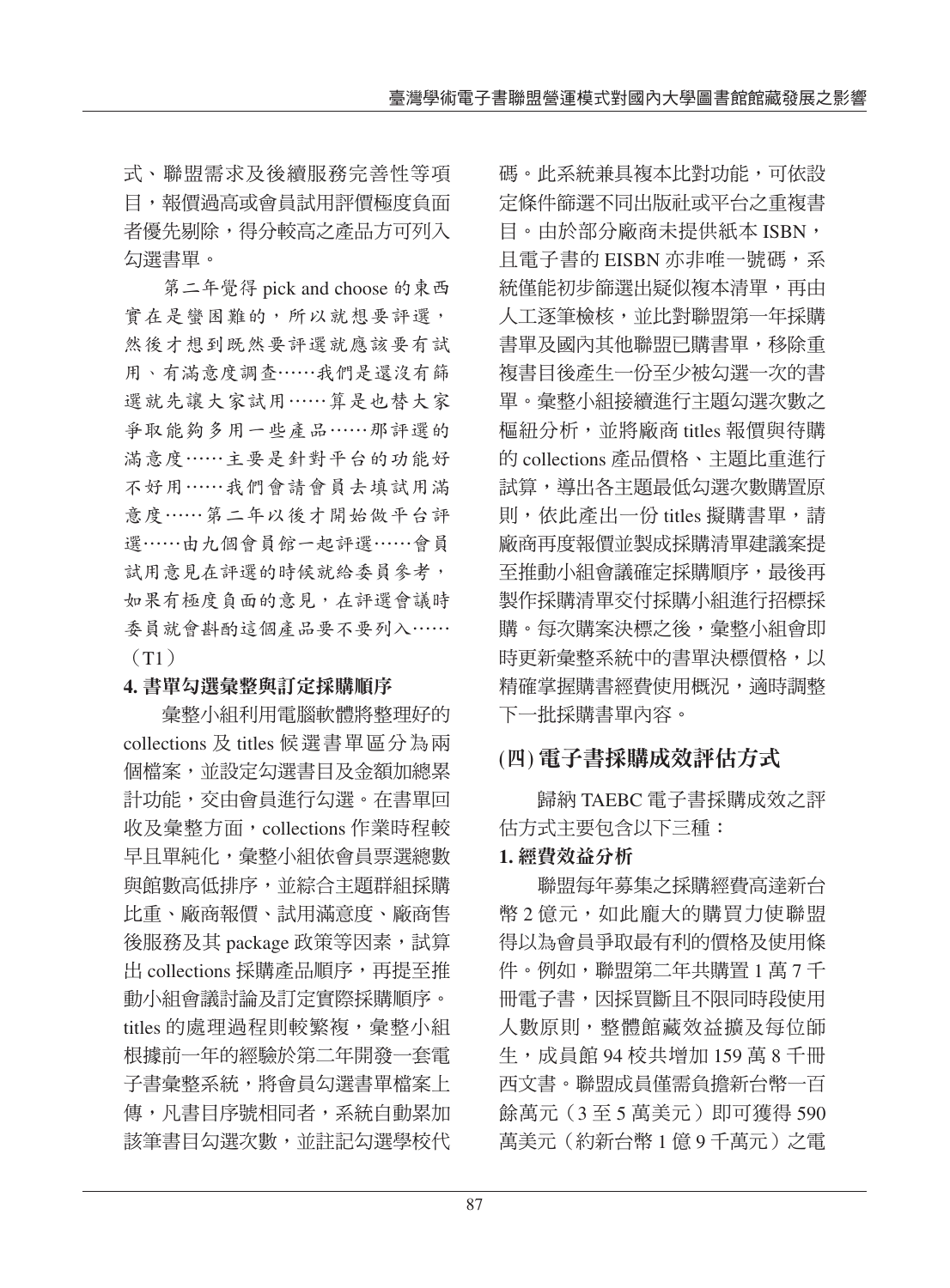子書效益,與大專校院圖書館平均每年 購置 1 千至 3 千冊西文書相比,平均每 冊書單價從 100 美元大幅降為 1.8 至 2.9 美元,圖書冊數可增加 5.7 至 17 倍, 撙節經費效益達 34 至 57 倍,購置時間 效益則加快 5.7 至 17 年。

#### **2.** 使用統計成效分析

TAEBC 一方面從整體使用人次成 長率及前五名電子書產品成長率分析推 廣效益,另一方面以出資比及利用率分 析各類型會員之成本效益,藉此觀察電 子書使用整體成長趨勢及使用者偏好。 2008 年各平台總使用人次為 799,257 人,2009 年為 1,150,288 人,成長量為 351.031 人, 成長率 44%; 從第二年使 用人次大幅成長的情形,可看出聯盟加 強各項推廣活動及書目加值應用服務之 成效。另外,依不同出資比例及其利 用率加以分析,技職校院(3 萬美元) 出資比占 30%,利用率占 19.2%;大學 校院(5萬美元)出資比占 67%,利用 率占 77.4%;中央研究院與國家圖書館 (6 萬美元)出資比占 3%,利用率占 3.4%;以上數據顯示技職校院利用率 不足其出資比約10%,大學校院高出 約10%,研究型機構出資比與其利用率 則相當。另以每冊電子書使用率加以分 析,2008 年至 2009 年聯盟總使用次數 為 2,247,716次,總採購冊數為 32,958 冊,平均每冊使用次數為 68 次(國立 中興大學圖書館等,2009)。

我們當然都還是用使用統計在看, 但是我覺得那只是一個純數量上的指 標,我們其實並不知道這些電子書對使 用者的感受是什麼⋯⋯所以在評估電子 書使用成效方面,第一個最直接的方法 就是做全國性讀者的問卷調查⋯⋯另一 個方法就比較困難,因為得去做深入的 訪談,才有辦法知道老師或學生是怎樣 使用這些電子書。(T4)

#### **3.** 會員滿意度調查分析

為瞭解聯盟運作成果與支援會員 學校教學研究之效益,TAEBC 分別於 2008 年及 2009 年針對會員館進行成效 滿意度問卷調查,包含「主題比重均 衡性」、「總採購數量」、「經費效 益」、「各校整體館藏提升」、「推廣 活動規劃」、「推動小組所提供各項服 務」等項目,兩年來整體滿意度平均數 分別為 4.27 及 4.10, 達滿意程度以上 之比例分別為 92% 及 88%;各項調查 項目中,以「總採購數量」及「各校整 體館藏提升」之滿意度最高,「主題比 重均衡性」之滿意度最低。此外,會員 對未來聯盟以共購共享模式永續經營之 支持度達 93%,顯示聯盟成員期望教 育部持續補助聯盟營運,協助國內大專 校院圖書館館藏量及教學研究品質之提 升(國立中興大學圖書館等,2008, 2009)。

儘管聯盟在經費效益及會員滿意度 方面獲得肯定,電子書使用成效卻難以 立竿見影。TAEBC 一方面統籌設計最 佳推廣模式,建立種子推廣員制度,輔 導各成員館進行校內推廣,同時鼓勵教 師將電子書納入課程指定教科書或參考 書目,以提升資源利用效益;另一方面 持續進行多面向之成效分析,包含成員 館讀者的使用滿意度問卷調查以及質性 的訪談等,深入發掘使用者的需求與使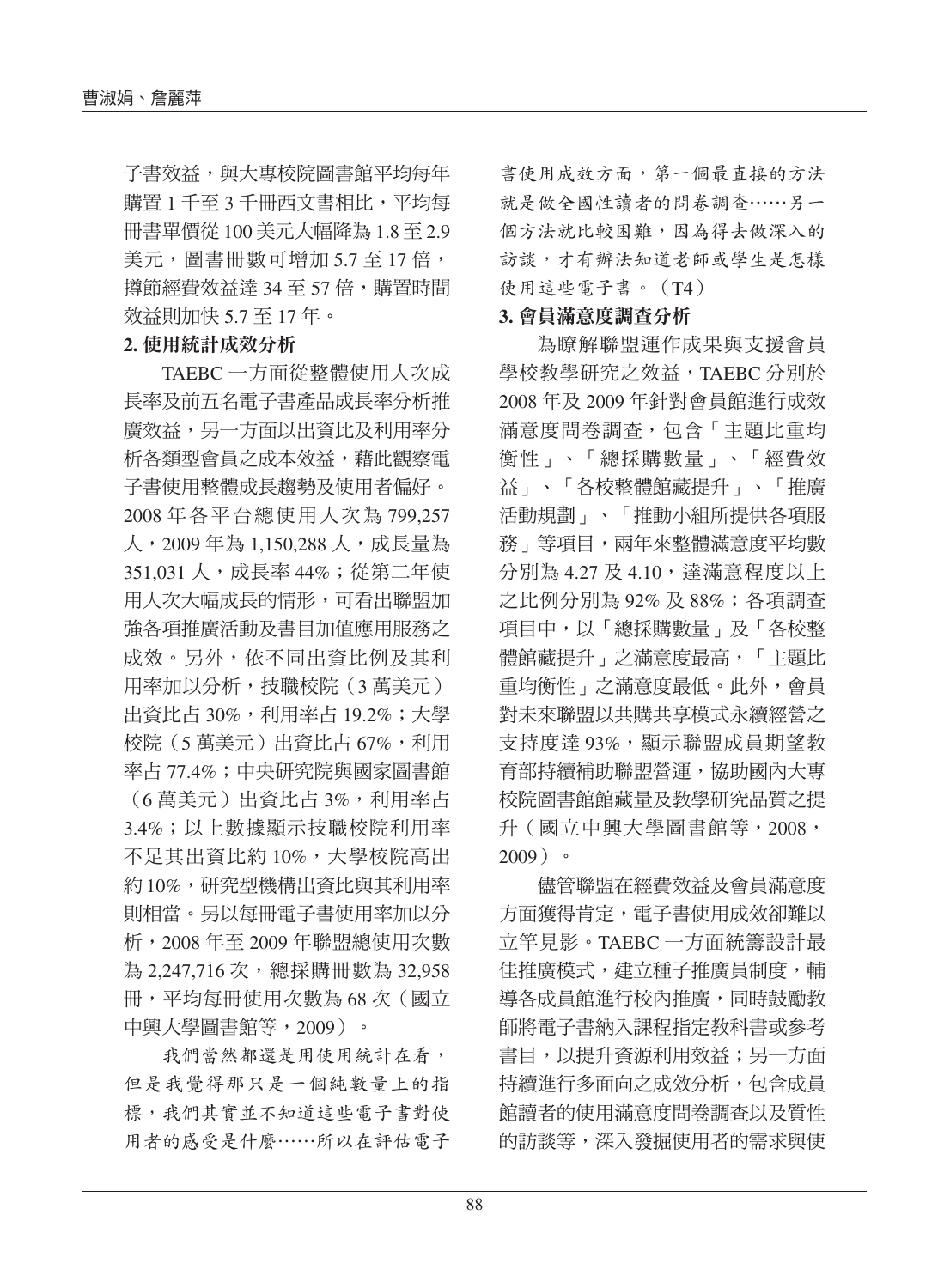用行為模式,以提昇電子書實質使用效 益。

#### **(**五**)** 營運過程所遭遇之困難

TAEBC 營運曾遭遇之困難簡述如 下:

#### **1.** 校內相關單位溝通問題

TAEBC 成立之初,首先面臨的困 難便是學校採購及會計相關單位的支援 問題,尤其向來作風保守的國立大學, 對於聯盟營運經費之收納與核撥程序能 否全力配合,是後續執行電子書採購業 務順利與否的重要關鍵。經過採購小組 努力不懈、積極與各單位協調溝通,原 本困難重重的問題得以迎刃而解。

我知道我們圖書館不能獨立作業, 因為牽涉到學校的會計室、事務組,採 購的部門、事務的部門⋯⋯當時最大的 困難是,我不知道學校會不會同意,所 以跑了好幾趟會計室、總務處去跟他們 討論⋯⋯因為老學校既定的歷史和運作 方式,所以我們學校能夠做到這樣,真 的覺得很驕傲。(T15)

#### **2.** 人力經費籌措問題及購案時間壓力

人力與經費係維持聯盟順利運作 的根本,最初教育部僅補助 TAEBC 部 分營運費用,推動小組須額外籌措配合 款,加上四校另行挹注的人力成本亦相 當可觀;此外,聯盟還要克服會員自籌 款收納程序問題,配合各校繳款期限予 以適度調整,依採購法公開招標的購案 程序亦可能造成採購時程延宕,影響會 員核銷;有時更因代理商協調能力不 佳、無法取得原廠授權而推翻初步議價 結果,浪費許多人力與時間,促使聯盟 部分產品選擇直接外購,以爭取更優惠 的購書價格及時效。

整個過程也是很辛苦⋯⋯比方說這 些聯盟會員的錢要怎麼進來我們學校, 要怎樣給他們報帳⋯⋯包括當時招募會 員,一天到晚都有人打電話來問⋯⋯經 費的分配、人力等等⋯⋯教育部補助的 錢怎麼分到各校去⋯⋯而且用人還是 有一些限制;還有就是時間的壓力,私 立學校跟公立學校的會計年度不一樣, 有時 3、4 月才進行採購,有人 6 月就 要結帳,要怎樣讓他們如期結帳……  $(T15)$ 

#### **3.** 複本查核及問題書單管控困難

儘管 TAEBC 不斷地修正選書原則 及廠商規範,仍有許多不合格的書單伺 機闖關,包含其他聯盟已購書單、非學 術性的童書、期刊特刊、套書與單冊以 及不同平台間之重複書單等,造成人力 上莫大的負擔。為了更有效杜絕不合格 的書單,聯盟分別開發了書單上傳與複 本杳核系統以及彙整作業系統,然而許 多繁雜的書單作業仍需仰賴人力判斷, 很難完全以系統取代。

最大困難就是我們雖然盡力要去 排除複本⋯⋯用 ISBN 比對以後發現不 準,就用人工再搜尋一次,都還會產生 複本的問題,這是我們覺得最難克服 的……因為 ISBN 不一樣,而且它 titles 有一點點不一樣,有的有冠詞、有的沒 冠詞,可是你仔細去查它真的是同一本 書, 要花好多精神去判斷……(T1) **4.** 推廣不易

TAEBC 對於聯盟的推廣定位曾感 到困惑,究竟應針對會員館推廣,抑或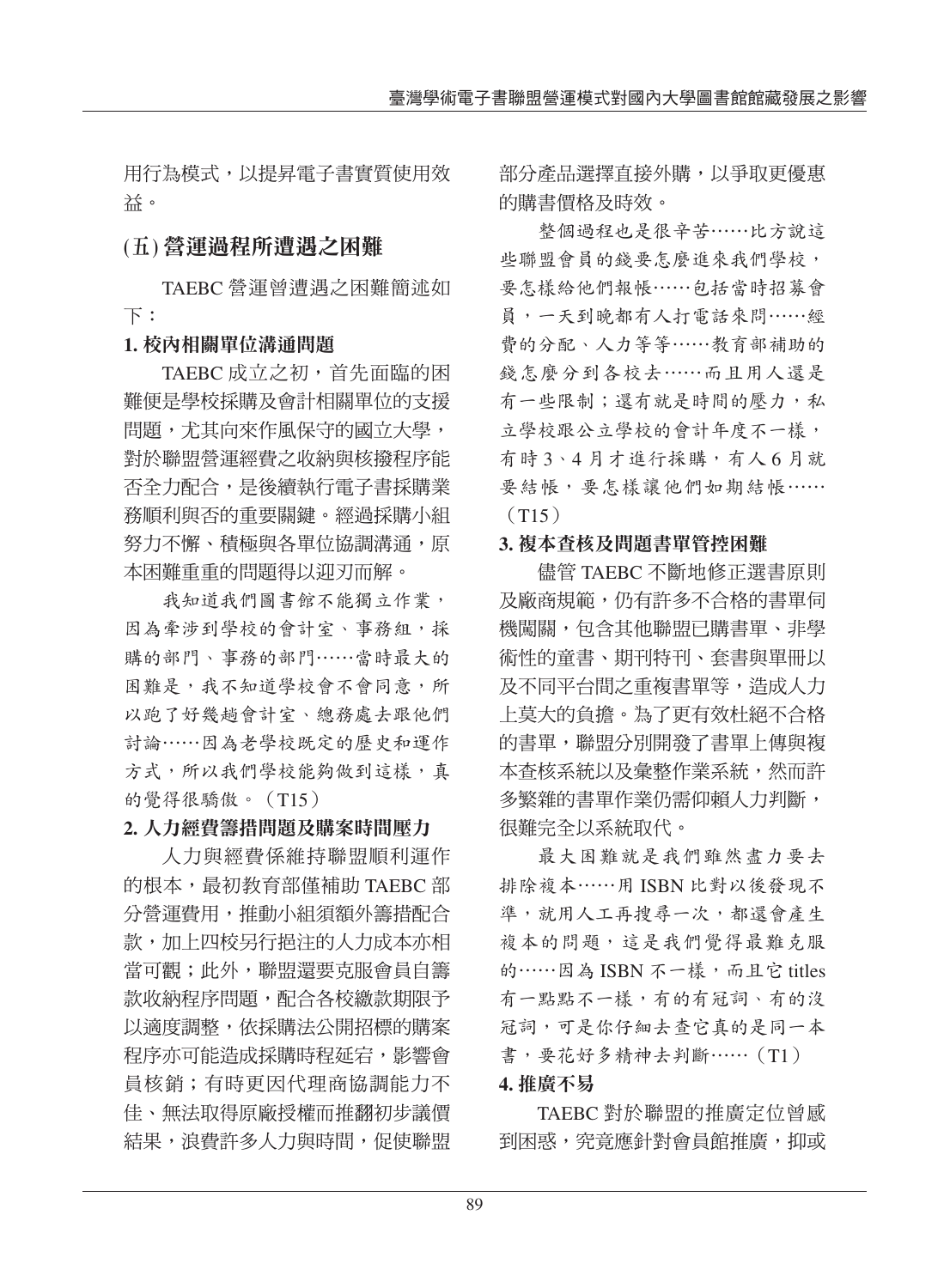深入擴及各校師生?如為後者,以推 動小組的力量似乎過於薄弱,必須克服 諸多難題,包含如何深入瞭解聯盟數萬 冊的電子書內容、掌握各領域讀者的電 子書使用行為、設計適用的教育訓練內 容、發掘適任的講者人選等,以及如何 跳脫過於浮濫的有獎徵答推廣活動框 架,讓讀者確實認識電子書,並讓活動 具延伸學習效果,一切考驗著推廣人員 的創意與智慧。

推廣小組應該是把一個推廣的模式 交給會員館,各館應該想辦法盡量去落 實。那這中間會產生一個雞生蛋、蛋生 雞的問題,就是愈落實、就會愈覺得這 套推廣愈強,讀者感受就愈有效益,使 用率就愈好,所以他就愈會加入;反過 來講,對另外一個方向就是惡性循環。 問題是完全靠聯盟的力量是有限的,所 以我會覺得說,聯盟是不是找每個領 域的老師來做出該領域的良好電子書 架⋯⋯稍微介紹一下它的重點⋯⋯類似 心得也好、推薦也好⋯⋯讓其他同領 域的老師一看到就覺得他也可以這樣 **做……**(T9)

#### **5.** 使用統計標準不一

聯盟雖要求廠商提供符合 COUNTER(Counting Online Usage of Networked Electronic Resources)標準的 統計數據,但因各系統平台格式不一, 對於電子書使用的計算認定仍有差異, 使得統計結果難以跨平台比較分析;加 之聯盟購置電子書數量日益擴增,造成 各館進行統計分析之困擾。

使用統計的彙整和分析是有一點 麻煩,因為花很多時間,配合情形

也不是很好⋯⋯第一年只有說要提供 報表,第二年合約就規定必須符合 COUNTER 標準⋯⋯但是各家廠商能夠 符合 COUNTER 標準也不太一樣,因 為 COUNTER 標準有六項,有些廠商 只能提供 1、2,有些廠商可以 1、2、 5⋯⋯所以在統計上會有一些困擾。而 且可能每一項標準每家廠商定義都不一 樣,有的是說他的全文量是一頁,有的 是一個 chapter⋯⋯加上各個廠商能夠 產出的時間又不一致,有的是給帳號密 碼去網站產生,有的就要由廠商產生給 我們,而且有些會拖很久……(T3)

#### **6.** 會員的抱怨與不諒解

對於推動小組成員而言,執行聯盟 業務所面臨的種種困難,遠不及會員 抱怨與不諒解所帶來的挫折感,儘管多 數會員都很體恤推動小組的付出,但部 分會員可能不瞭解或無法體諒聯盟的難 處,甚至將聯盟視為廠商,令推動小組 成員頗感沮喪。然而從最後的結果觀 察,經常抱怨的會員仍然持續加入,或 可代表對 TAEBC 的肯定。

感覺上所有要克服的東西都是如 何去落實和執行得好,而不是這個 理念不被接受,這點給我們很大的 courage⋯⋯不論是圖書館界還是教育 部,都讓我們覺得這個理念值得做…… 人力的排擠、會員館的批評或是比較 不友善的口吻的建議、實際執行的困 難⋯⋯我相信各個小組都有⋯⋯不過從 最後的成果來看,他們也沒退出,也沒 有太負面的評語,我想就是肯定了。 (T9)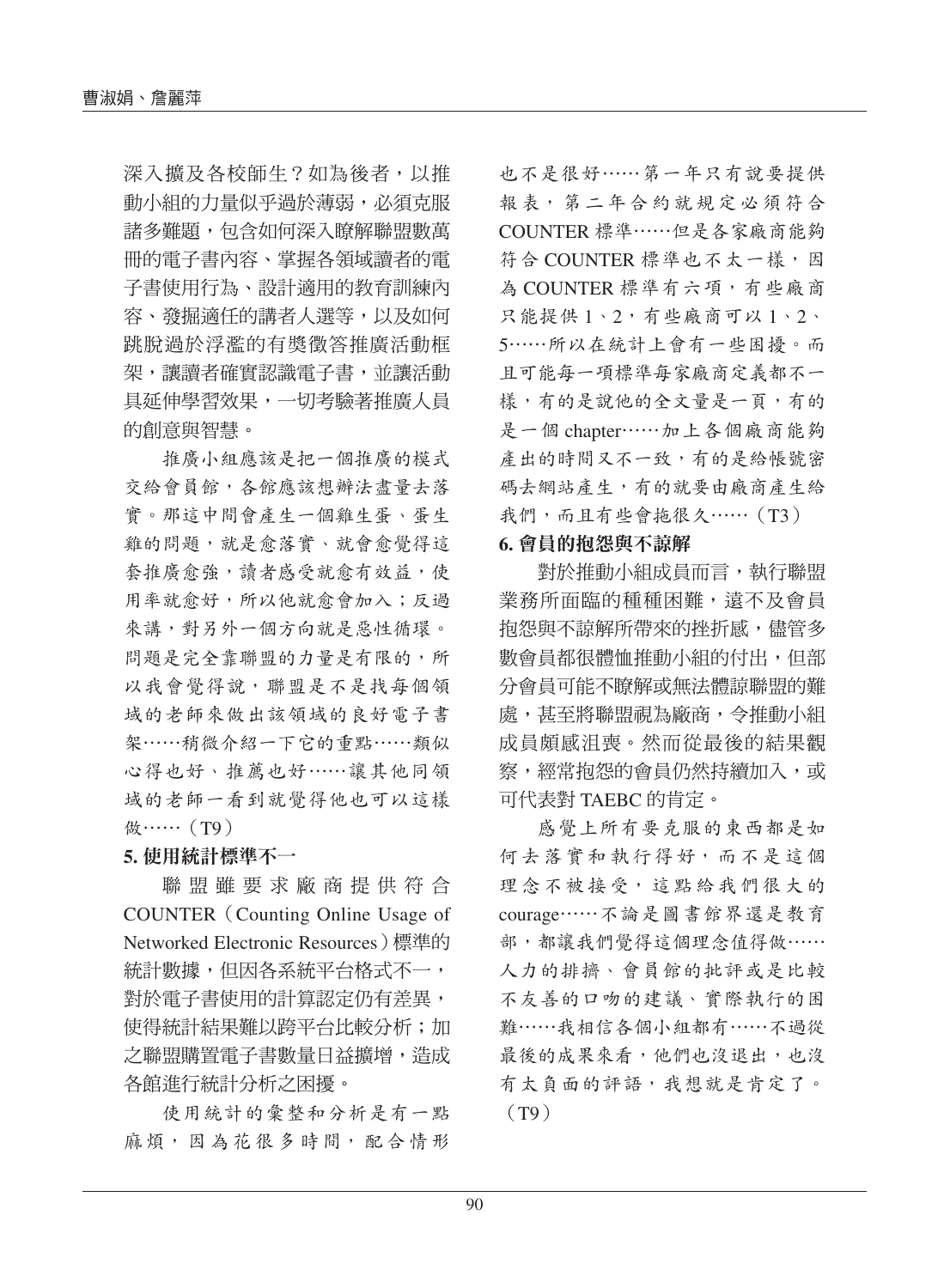# **(**六**)** 聯盟未來發展方向

由於 TAEBC 營運績效良好, 受到 教育部肯定並指示聯盟規劃永續經營 方案,繼續為國內大專校院服務;而在 聯盟第二年滿意度調查中,亦有九成以 上的會員支持聯盟永續經營。因此, TAEBC 希望未來持續朝向成熟穩定的 組織目標發展。經由訪談得知其初步構 思,在營運模式方面,考慮設置專職委 員會,並設立工作小組進行電子書選擇 採購事宜,由各會員推派代表參與營 運。在經費來源方面,將持續爭取教育 部補助經費,並且逐年提高聯盟自籌款 比例,由會員共同支應各項營運費用。 在組織人力方面,考慮以聯盟會費聘請 專業經理處理採購業務,並由負責的大 學提供場地及處理代聘人員事宜。在採 購範圍方面,考慮將部分經費用於購置 中文電子書,甚至擴及教科書或一般性 的休閒讀物,使各館電子書館藏更豐富 多元,以更切合使用者需求。

我們當然希望教育部永續支持⋯⋯ 經費來源穩定是很重要的⋯⋯如果沒有 教育部的補助就失去了誘因⋯⋯如果要 完全靠會員的繳費來運作的話,會員的 負擔就會加重⋯⋯所以我覺得如果沒有 教育部的挹注的話⋯⋯再往下運作可能 也很困難⋯⋯當然會員館的支持是我們 很大的後盾。(T15)

### 二、大學圖書館參與概況與看法 分析

# **(**一**)** 各館透過 **TAEBC** 採購電子書 經費分析

依據問卷調查結果,90 所會員館 透過 TAEBC 採購電子書的經費占總圖 書經費之平均比例為 18.9%,其中 49 所大學校院經費比例為 15.8%,41 所 技職校院為 22.6%;在西文書經費方 面,88 所會員館透過 TAEBC 採購電 子書的經費占西文書經費之平均比例 為 34.1%,其中 49 所大學校院經費比 例為 25.3%, 39 所技職校院為 45.2%。 無論大學或技職校院,雷子書的經費均 占西文書經費或總圖書經費相當高的比 例,顯見 TAEBC 對於會員西文書經費 運用之影響性。進一步以卡方檢定分 析 TAEBC 採購電子書經費在大學校院 與技職校院會員所占比例之差異情形, 發現在西文書經費所占比例之差異達顯 著水準(p = .011 < 0.5)。另以獨立 樣本 T 檢定分析會員館之經費比例差 異,結果顯示不同屬性會員在西文書經 費所占比例確實有顯著差異(p = .002 < .01),技職校院之比例明顯高於大 學校院。

### **(**二**)** 各館透過 **TAEBC** 採購電子書 數量分析

調 杳 指 出,90 所 會 員 館 透 過 TAEBC 採購電子書的數量占總館藏 圖書之平均比例為 10.2%,其中 49 所 大學校院為 6.5%,41 所技職校院為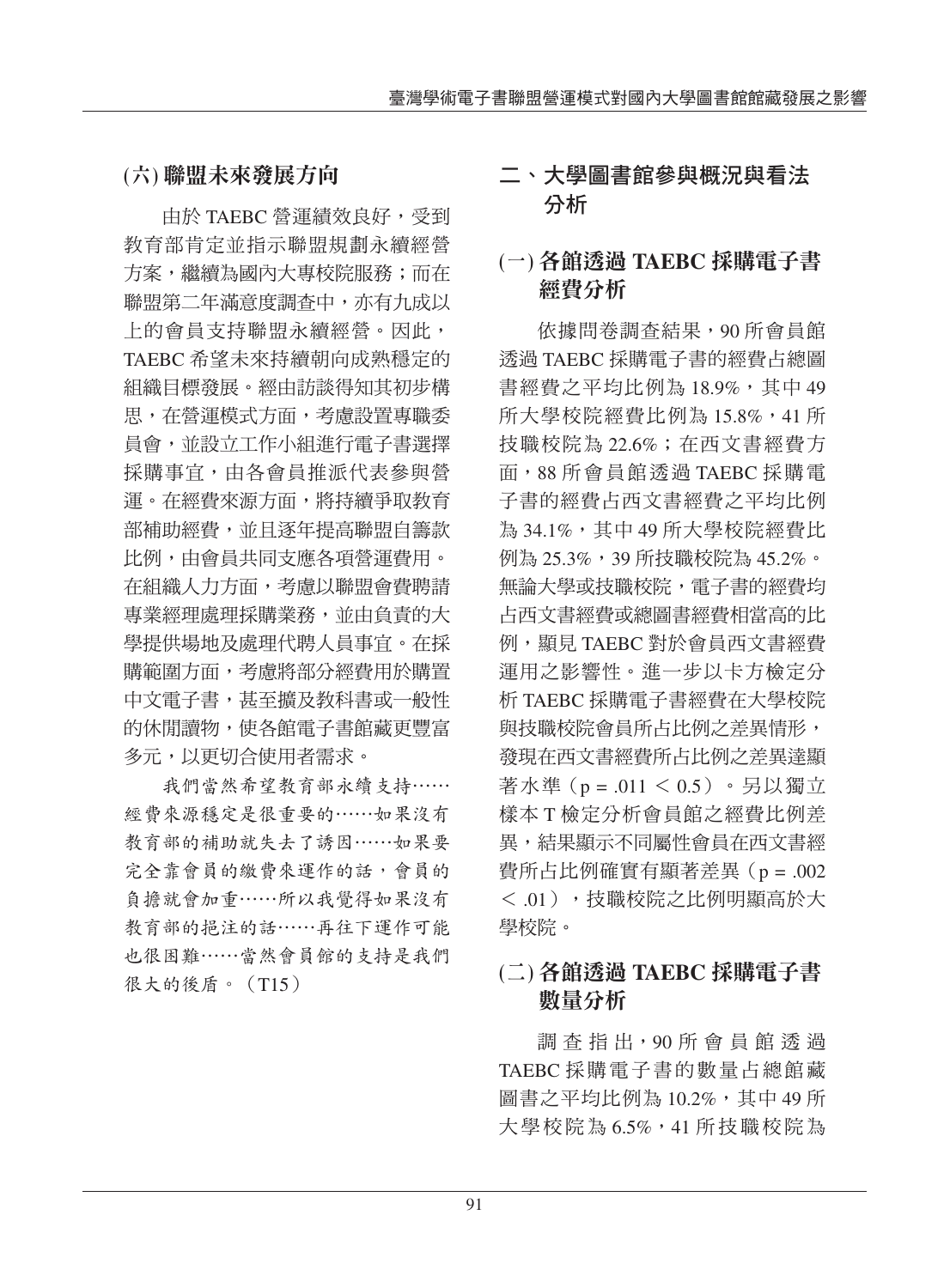14.5%;從西文書數量觀察之,89 所 成員館透過 TAEBC 採購電子書的數量 占西文書數量之平均比例為 29.1%,其 中 49 所大學校院為 20.6%,40 所技職 校院為 39.6%。另外從年度新增圖書數 量予以分析,88 所成員館 2009 年度透 過 TAEBC 採購電子書的數量占該年度 新增圖書數量之平均比例為 49.8%, 其中 49 所大學校院為 40.7%,39 所技 職校院為 61.3%; 在年度新增西文書 數量方面,88 所成員館 2009 年度透過 TAEBC 採購電子書的數量占該年度新 增西文書數量之平均比例為 76.8%,其 中 49 所大學校院為 68.6%, 39 所技職 校院為 87.1%,屬示 TAEBC 確實能在 短期內大幅擴增各館館藏資源量及西文 圖書量,尤其是技職校院。(圖 1)

#### **(**三**)** 各館參與 **TAEBC** 之考量因素

會員參與 TAEBC 的考量因素整體 構面平均數為 4.03,以「可大幅擴增 西文書館藏」、「認同聯盟的營運目

標」、「藉由聯盟力量確保所採購之電 子書可永久典藏」為前三名,平均數皆 達 4.5 以上,「基於人情壓力」平均數 僅 1.74 敬陪末座。根據分析結果,大 量增加西文書館藏、確保永久典藏與 使用是吸引各館加入 TAEBC 的主因, 其次才是聯盟談判力量與人力經費之考 量;相較之下,聯盟採購電子書符合需 求程度及各館本身經費許可情形反而不 是最重要的影響因素,人情壓力更不在 考慮之列。因此,儘管聯盟採購之電子 書尚未完全符合會員需求,但各館仍願 意繼續加入聯盟,甚至在缺乏常態性預 算支持的情況下,努力向校方爭取經費 以支付聯盟會費。

#### **(**四**)** 各館對 **TAEBC** 選書原則之意見

會員對 TAEBC 大部分的選書原則 認同度平均數皆為 4 以上,整體構面平 均數達 4.26,代表會員對聯盟選書原則 高度認同。調查結果顯示成員館偏好一 次買斷、不限使用區域與人數的採購模



<sup>圖</sup> **1**:**TAEBC** 電子書占會員館圖書數量比例分析圖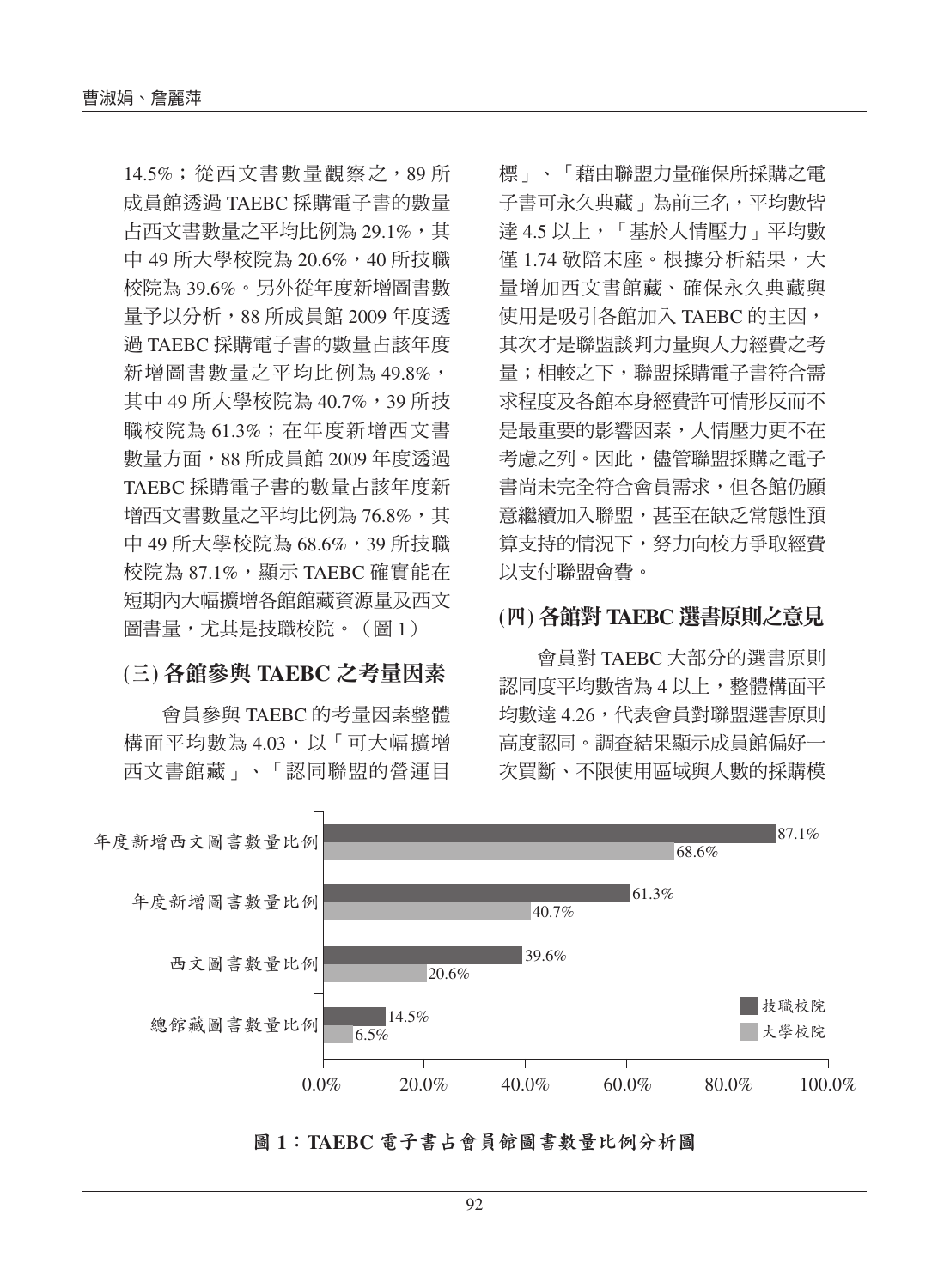式,並希望能將其他類型的電子書納入 採購之列,日不排斥年刊或期刊特刊; 相較之下,「多數會員共同需要」及 「強調學科主題均衡」等原則雖立意良 好,卻不受會員重視。此外,各館對於 「閱讀對象需為大學部以上學生」的看 法差異性最大,是否與各校學生英文閱 讀能力不同有關,尚待後續研究加以驗 證。

# **(**五**) TAEBC** 營運模式符合各館需 求之程度

TAEBC 營運模式整體構面平均數 為 3.93, 在 TAEBC 的營運模式項目 中,以「聯盟的運作效率」最受成員館 肯定,平均數為 4.18;「聯盟的選書方 式」與「複本管控機制」並列第二,平 均數為 4.17;平均數達 4 以上的項目還 包含「對會員館採購程序的配合度」、 「聯盟組織運作方式」、「複本補償措 施」、「要求廠商提供適用的書目格 式」及「採購書單產生的方式」。最不 符合會員需求的項目為「電子書使用統 計提供方式」,平均數僅 3.26;其次是 「聯盟收費方式」及「會員溝通管道暢 通」。各項目中以「電子書使用統計提 供方式」及「聯盟收費方式」標準差最 大,分別為 1.034 及 0.975, 顯示各館 對此看法差異性較大。歸納會員認為聯 盟非常不符合其需求的部分包含:(1) 現行收費方式未考量各校規模及師生人 數等因素,且會費門檻偏高,造成小型 學校沈重的經濟負擔;(2) 電子書廠商 未定期、主動提供完整且一致性的使用 統計,造成各館的人力負擔;(3) 主題 採購比重及單書合集勾選機制係採總金 額分配方式,不利於高單價電子書; (4) 聯盟網站欠缺人性化設計,不利會 員使用。

### **(**六**)** 各館對 **TAEBC** 整體運作之 建議

綜合會員對 TAEBC 聯盟整體運作 之建議包含:(1) 收費方式:採用全職 師 生 數(full-time equivalent, FTE) 計 費方式,爭取更多補助經費、降低收費 額度;(2) 選書原則:擴增優質中文電 子書或其他類型圖書,並確保系統使 用品質;(3) 廠商規範:要求廠商提出 合理的複本補償措施與明確的維護服 務規範,以保障會員權利;(4) 選書機 制:調整各領域之採購比重,可降低單 書購置經費比例,但應確保各館所選 電子書皆能購入;另建議推動小組先 將勾選書單進行初步篩選及減量後再 由各館勾選,並即時公布票選結果; (5) 推廣服務:要求廠商主動提供正確 完整的 MARC 檔案及每月使用統計報 表,並由聯盟協助加強電子書之推廣、 強化聯盟網站功能及問題回應速度; (6) 組織運作與未來發展:多數會員肯 定 TAEBC 的服務並且支持聯盟持續營 運,僅少數會員因經費因素無法繼續參 與;而對聯盟組織未來之維運模式,有 會員認為可與現有館際合作組織平台整 合,或者由推動小組成員輪流運作,亦 可將電子書聯盟發展為一完整單位,以 會員繳交年費方式營運,負責協助國內 電子書之發展與典藏。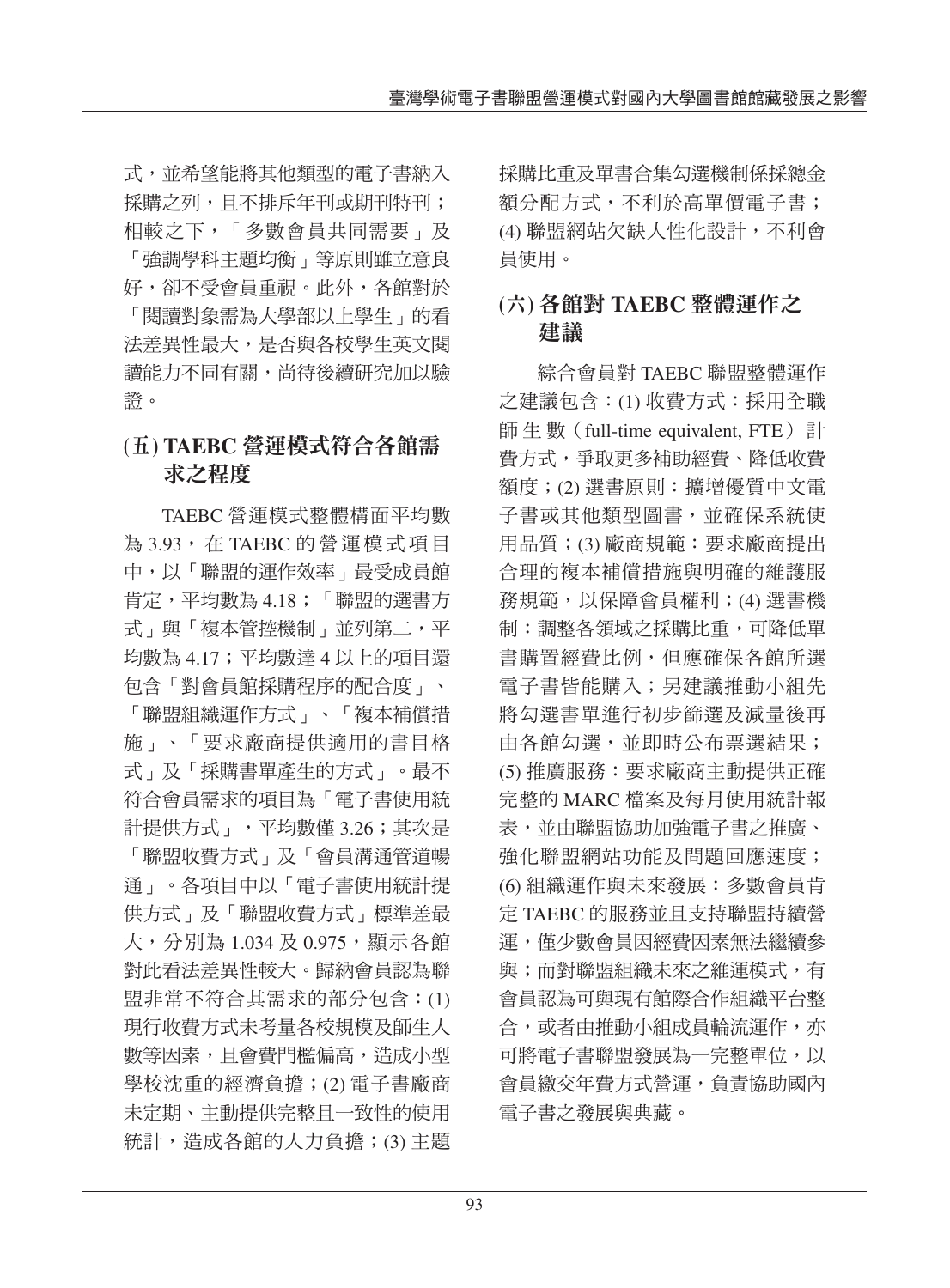#### 三、聯盟營運模式對大學圖書館 館藏發展之影響分析

### **(**一**) TAEBC** 採購原則與各館館藏 選擇原則之符合程度

TAEBC 所購電子書在各學科領域 中以社會科學類最符合會員之館藏選擇 原則,平均數為 4;人文藝術類、科技 與工程類並列第二,平均數為 3.89;最 不符合館藏選擇原則之領域為醫學,平 均數僅 2.94;整體平均數則為 3.70。除

醫學類的標準差 0.987 數值較高外,其 餘均介於 0.582 至 0.678,顯示各館看 法差異不大。另有 9 所圖書館認為醫學 類電子書非常不符合其館藏選擇原則, 係因本身無相關科系。值得關注的是, 會員館對於聯盟購入電子書主題領域的 重點排序與各館所重視的館藏發展重點 相符。由於各會員館館藏發展重點不 一,為求更詳實之研究結果,研究者進 一步將問卷中各館館藏發展重點領域與 聯盟採購電子書是否符合各館館藏選擇 原則之填答結果,採 M 平均數統計方

#### 表 4: TAEBC 採購電子書與會員館藏選擇原則符合程度分析表 依館藏發展重點領域分析

| 館藏發展<br>重點領域 (館數) | 館藏選擇原則 |      | 社會科學類科技與工程類人文藝術類基礎科學類 |      |      | 醫學類  |
|-------------------|--------|------|-----------------------|------|------|------|
| 社會科學類             | 是(71)  | 4.10 | 3.93                  | 3.94 | 3.77 | 2.86 |
|                   | 否(19)  | 3.63 | 3.74                  | 3.68 | 3.74 | 3.26 |
|                   | 是(61)  | 4.07 | 4.07                  | 3.87 | 3.79 | 2.93 |
| 科技與工程類            | 否(29)  | 3.86 | 3.52                  | 3.93 | 3.72 | 2.97 |
|                   | 是(60)  | 4.10 | 3.92                  | 4.03 | 3.80 | 2.87 |
| 人文藝術類             | 否 (30) | 3.80 | 3.83                  | 3.60 | 3.70 | 3.10 |
| 基礎科學類             | 是(30)  | 4.07 | 3.97                  | 3.93 | 4.03 | 2.97 |
|                   | 否 (60) | 3.97 | 3.85                  | 3.87 | 3.63 | 2.93 |
|                   | 是(19)  | 3.84 | 3.89                  | 3.68 | 3.84 | 3.84 |
| 醫學類               | 否(71)  | 4.04 | 3.89                  | 3.94 | 3.75 | 2.70 |
|                   | 是(6)   | 3.67 | 3.67                  | 3.83 | 3.83 | 3.17 |
| 其他                | 否 (84) | 4.02 | 3.90                  | 3.89 | 3.76 | 2.93 |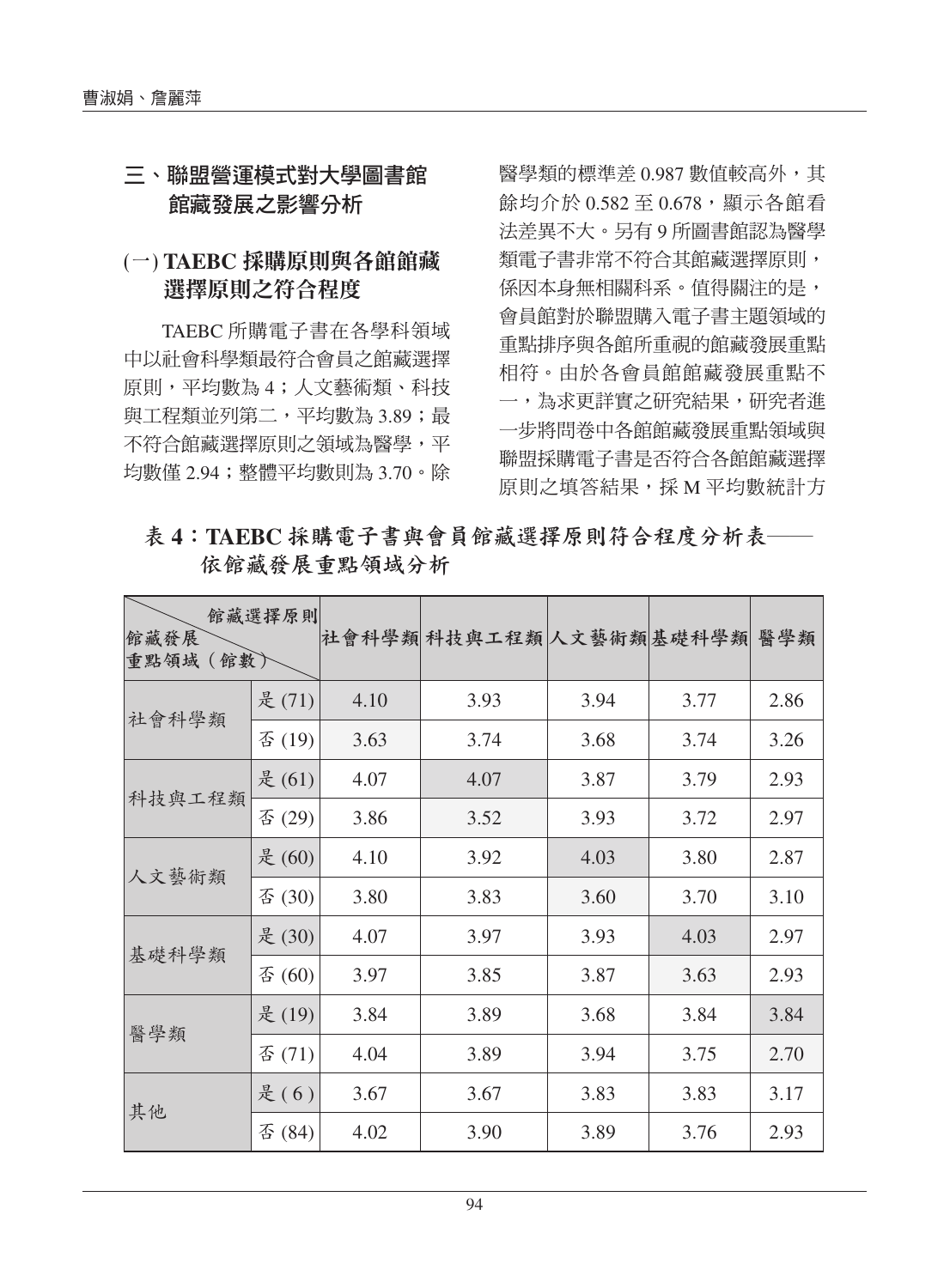法予以分析,結果發現凡為會員館藏發 展重點領域者,聯盟採購電子書符合其 館藏選擇原則之程度相對較高;各領域 整體平均數達 4.01,其中以社會科學類 4.10 居冠,除醫學類平均數為 3.84 外, 其餘各類平均數皆達 4 以上。(表 4)

### **(**二**) TAEBC** 營運模式對各館館藏 質量之影響

TAEBC 對各館館藏質量之影響項 目中,以「大量增加館藏資源量」最受 認同,平均數為 4.54;其次為「由聯盟 協助評選電子書產品及管控複本,有助 於提升館藏品質」,平均數為 4.31;再 其次為「提升館藏資源深度與廣度」, 平均數為 4.30;「擴大館藏學科主題範 圍」排名最後,平均數為 4.26。整體而 言,會員對此構面各項目的同意程度頗 高,平均數達 4.35。此外,研究者進一 步利用教育部統計處所公布的 93 至 98 學年度(2004 至 2009 年)大專校院圖 書館統計,分析 TAEBC 會員歷年館藏 擴增情形如表 5,2009 年各校平均新增 之西文書僅 6,485 冊,自 2005 至 2009 年五年來平均每年亦僅新增 3,807 冊, 而加入聯盟一年至少增加 16,000 冊西 文電子書,年度成長量達 4.2 倍以上。

在館藏品質方面,除了會員問卷調 查結果肯定 TAEBC 採購電子書的品質 外,訪談結果亦顯示 TAEBC 透過選書 原則及合約罰則之訂定,對廠商進行第 一關的嚴格規範;其次投入大量人力時

| 項目              |     | 2005 新增 | 2006 新增 | 2007 新增 | 2008 新增 | 2009 新增 |
|-----------------|-----|---------|---------|---------|---------|---------|
| 全部圖書<br>平均新增    | 冊數  | 9,786   | 44,806  | 89,712  | 90,865  | 103,111 |
| (含電子書)          | 百分比 | 2.8%    | 12.7%   | 22.5%   | 18.6%   | 17.8%   |
| 全部圖書            | 冊數  | 5,502   | 16,926  | 16,751  | 19,992  | 33,804  |
| 平均新增<br>(不含電子書) | 百分比 | 1.7%    | 5.0%    | 4.7%    | 5.4%    | 8.7%    |
| 西文書             | 冊數  | 1,196   | 3,143   | 4,826   | 3,386   | 6,485   |
| 平均新增            | 百分比 | 1.2%    | 3.1%    | 4.6%    | 3.1%    | 5.7%    |
| 電子書             | 冊數  | 4,283   | 27,880  | 72,960  | 70,872  | 69,308  |
| 平均新增            | 百分比 | 25.7%   | 127.4%  | 148.2%  | 57.9%   | 35.8%   |

<sup>表</sup> **5**:**2005** <sup>至</sup> **2009** <sup>年</sup> **TAEBC** 會員館平均館藏擴增一覽表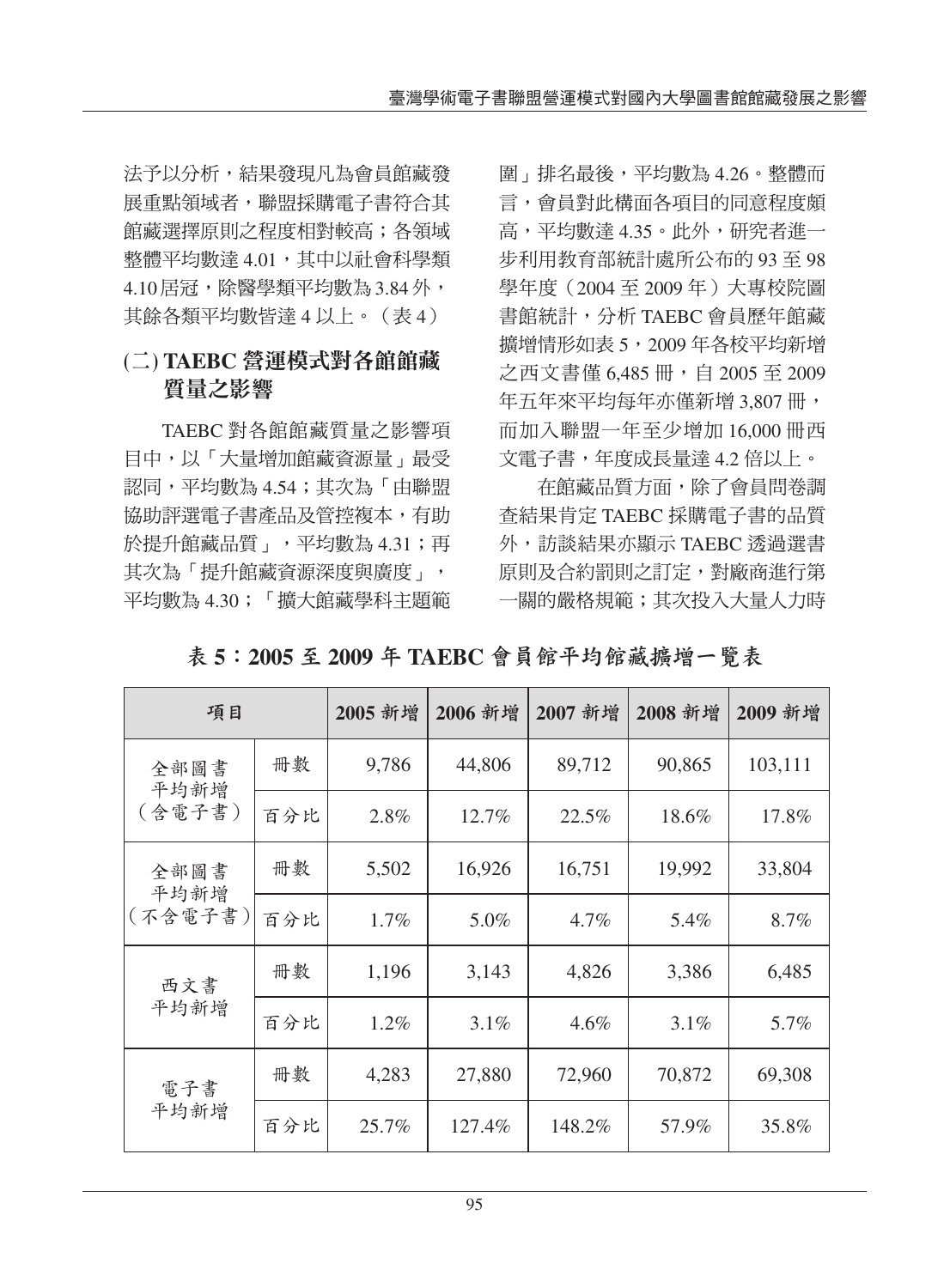間進行複本比對工作,藉助系統與專業 人力對書單層層把關;接續由各校教師 與館員共同審慎篩選所需圖書,並依據 嚴謹制定的各主題領域採購比重機制, 保障各領域基本需求;最後參酌電子書 價格、試用滿意度及廠商服務品質等因 素決定最佳採購書單,將有限資源發揮 最大效益,達到有效增加各館館藏資源 深度與廣度之目標。

### **(**三**) TAEBC** 營運模式對各館館藏 選擇與採購程序之影響

根據本研究結果,大學圖書館透 過 TAEBC 採購電子書之經費占西文書 經費三成以上,技職校院更接近五成, 如此高比例的購書經費,對於各館經費 運用及實際採購作業之影響性不言可 喻。從問卷調查觀之,在 TAEBC 對各 館館藏選擇與採購之影響項目中,以 「毋需繳交後續使用費用,不會增加日 後負擔」認同度最高,平均數為 4.51; 「降低電子書的採購成本」、「可取得 較佳的使用條件與授權合約」並列第 二,平均數皆為 4.49,「縮減行政程序 及人力成本」平均數亦達 4.41。另外, 「會計與採購時程受到限制」、「需固 定編列經費,影響整體經費運用的彈 性」及「由聯盟成員館共同選書,影響 電子書選擇的自主權」等反向題型之影 響性較不受會員認同。值得注意的是,

「館藏選擇與採購方向逐漸以電子書為 優先考量」平均數僅 3.22,而其標準差 達 1.003,表示各館之意見頗為分歧, 此結果意謂著儘管有部分會員館逐漸以 電子書為選擇與採購方向,仍有部分成

員未以此為館藏發展目標。整體構面平 均數達 3.92,顯示各館認為 TAEBC 營 運模式對其館藏選擇與採購程序產生影 響。

另一方面以 TAEBC 營運模式觀 之,從廠商評選、議價、書單彙整、採 購到總驗收皆由推動小組負責執行,透 過聯盟統一作業,各館毋須浪費人力重 複相同工作,不僅節省經費及人力資 源,同時也影響本身作業程序。在選 書機制方面,各館必須配合聯盟作業 時程,共同參與主題採購比重票選、 collections 產品票選、titles 產品勾選、 填寫平台試用滿意度調杳等作業,日選 擇之產品內容以聯盟選書原則為依歸, 不同於各館原有之館藏選擇流程。在採 購程序方面,包含每年度簽訂委託採購 合約書及確認會費繳款期限、進行各項 電子書產品之驗收作業、辦理付款及財 產認列核銷結案作業、MARC 檔案測 試與轉入自動化系統、提出複本補償需 求等,各館因應聯盟相關作業程序,相 對地亦調整本身的作業流程。綜合上述 研究結果,TAEBC 營運模式確實對大 學圖書館館藏選擇與採購程序具有一定 的影響力。

### **(**四**) TAEBC** 營運模式對各館館藏 管理工作之影響

在 TAEBC 聯盟營運模式對各館館 藏管理工作之影響項目中,以「不限同 時使用人數,能滿足讀者的使用需求」 認同度最高,平均數為 4.53;其次依序 為「可確保永久使用權資源的保存」平 均數為 4.49、「聯盟引進的資料庫皆可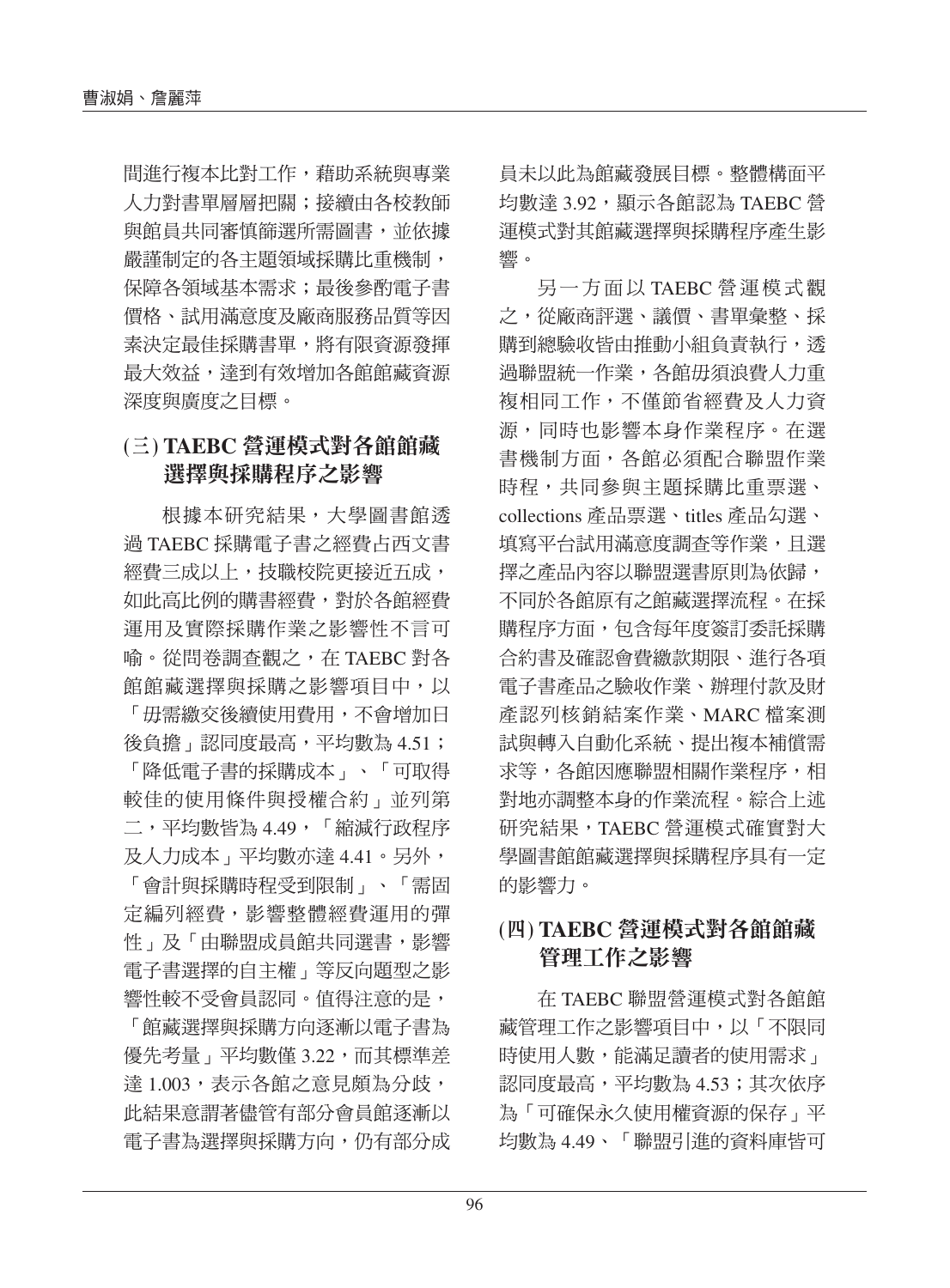永久使用,增加管理的方便性」平均數 為 4.39、「提供適用的書目紀錄,增加 館藏之可及性」平均數為 4.23。各館認 同度較低的項目依序為「可提高讀者對 西文書館藏的滿意度」、「提供完善的 使用統計,有助於成效評估」及「透過 聯盟電子書整合查詢系統,可促進館藏 資源整合」。整體而言,此構面平均數 達 4.11,屬示各館認為 TAEBC 營運模 式對其館藏管理工作確實有影響,而各 項目標準差均介於0.502至0.884之間, 表示各館之看法相近。

另就訪談結果分析,大學圖書館參 與 TAEBC 除了可不受同時使用人數限 制永久共享外,還可透過聯盟要求廠商 提供適用的書目紀錄轉入自動化系統, 有效節省重複編目人力;同時可要求廠 商提供符合 COUNTER 標準之使用統 計,各平台任何連線使用問題以及廠 商服務不佳之情形,亦可請聯盟協助處 理;聯盟所舉辦之各項教育訓練與推廣 活動、所建置之網站及電子書整合查詢 系統、所提供之各類書目加值應用服務 等,均可供會員善加運用;此外,電子 書閱讀型態不僅節省圖書流通、上架之 人力及空間,在典藏維護方面亦由聯盟 負責取得 raw data 且妥善保存,省卻各 館相關工作。由上述電子書之使用、推 廣及典藏層面來看,TAEBC 確實改變 了大學圖書館館藏管理模式。

# 伍、結論

綜合訪談及問卷調查分析結果,茲 彙整本研究結論如下:

### 一、創新共購共享模式,強化聯盟 運作效能

TAEBC 係國內第一個跨校合作營 運的聯盟組織,其最大的意義在於確立 新的共購共享模式,充分展現了館際 合作的精神,集合眾人的力量達成任何 單一館所無法完成之事。除了清楚的分 工架構與運作機制,推動小組成員間密 切的溝通互動,不僅能快速回應會員的 需求,同時對廠商亦產生制約作用。 此維運模式獲得多數會員肯定,成為 TAEBC 最大的特色與優勢。

### 二、擴增大學圖書館西文書館藏之 深度及廣度

依據本研究結果,TAEBC 採購電 子書不僅在短期內大幅增加各館館藏 量,尤其對技職校院圖書館西文書館藏 的快速建置居功厥偉。除了館藏量的 提升之外,TAEBC 藉助嚴謹的選書原 則、合約規範以及選書機制,並結合推 動小組成員、全體會員館館員與教師的 力量共同維護書單品質,同時擴增各館 館藏資源之深度及廣度。

# 三、產生大學圖書館館藏選擇、採 購與管理之新模式

TAEBC 會員將平均 1/3 以上的西 文購書經費交付聯盟,除了依循聯盟制 定之選書原則與機制挑選電子書,各館 亦需調整原本的作業流程,共同參與產 品選擇、平台評選、滿意度調查及採購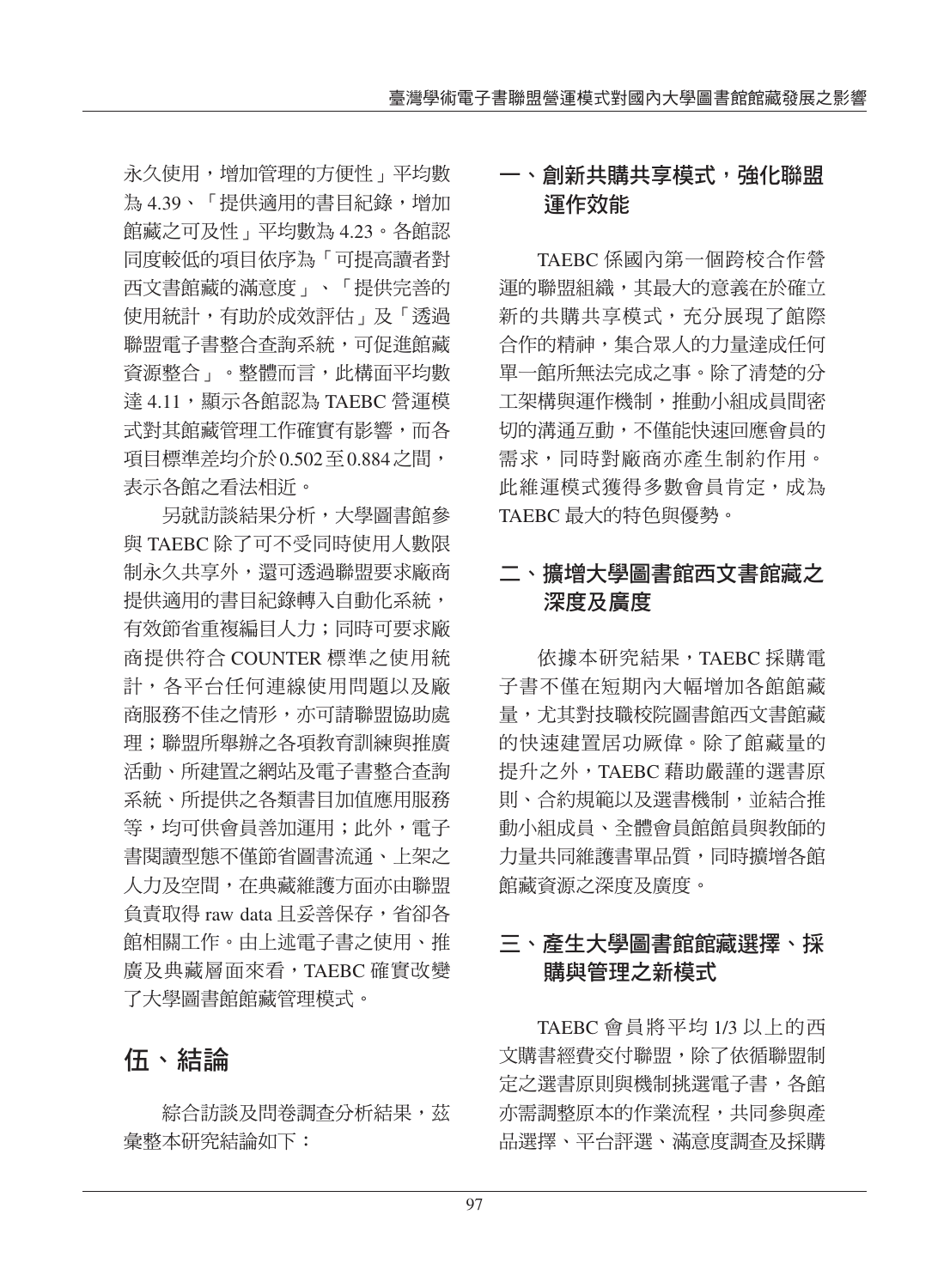驗收作業,對於電子書之典藏、使用、 推廣與教育訓練等方面,均有聯盟提供 協助,省卻相關作業之人力資源。綜言 之,TAEBC 對各館館藏選擇、採購及 管理工作已造成某種程度的影響,新的 作業模式因應而生。

#### 四、聯盟選書方向與大學圖書館期 望有所落差

TAEBC 以共購共享西文學術電子 書為主要目標,並依據會員勾選結果、 主題採購比重、價格、使用滿意度及廠 商售後服務等因素進行採購,強調多數 會員共同需求、各學科均衡發展及跨領 域整合原則;然而研究結果顯示會員仍 著重於本身系所領域之需求,希冀提高 各館勾選電子書之購置率、縮小各領域 電子書數量之差距;部分會員亦期望擴 增優質中文書,豐富電子書館藏內容。 此現象亦突顯聯盟成員背景多元、需求 差異性大,如何以更好的溝通模式,深 入瞭解各領域會員的想法,設計出最切 合需求的選書機制,將是聯盟下一階段 的任務與挑戰。

### 五、聯盟採購雖成效顯著,但使用 效益尚待努力

從經費效益及會員成效滿意度調查 方面進行評估,TAEBC 電子書之採購 成效斐然,惟在使用效益與推廣層面 仍顯不足。使用統計為評估使用成效的 重要工具之一,然而目前各家廠商提供 使用統計方式不一,會員大多需自行登 入不同的統計平台進行操作,欠缺主動 性與便利性;另一方面,聯盟整體使用 率成長緩慢,使用成效分析及評估方式 亦嫌薄弱。在大量擴增西文電子書館藏 後,深入觀察其後續的使用情形,有助 於推廣策略運用以及館藏發展方向調 整。因此,持續運用各類工具進行電子 書使用效益評估,並且積極深化推廣工 作,將有限資源發揮最大效益,是聯盟 與會員必須共同努力的目標。

### 六、大學圖書館支持聯盟永續經營 與發展

穩定可靠的經費來源是聯盟永續發 展的必備條件,本研究結果顯示,政府 經費的補助是 TAEBC 得以順利運作的 重要關鍵。此外,會員的肯定與支持, 不僅能讓聯盟產生強大的談判力量,亦 是爭取政府經費的重要後盾。根據調 查,高達 96.6% 的會員表示支持聯盟 永續經營,代表各館對於聯盟整體營運 績效之認同及肯定。隨著 TAEBC 營運 模式日臻成熟,倘若持續獲得政府經費 補助及多數會員支持,必能永續經營與 發展,為國內大學圖書館之電子書館藏 貢獻力量。

### 誌謝

感謝國立臺中圖書館對本研究論文 之獎助。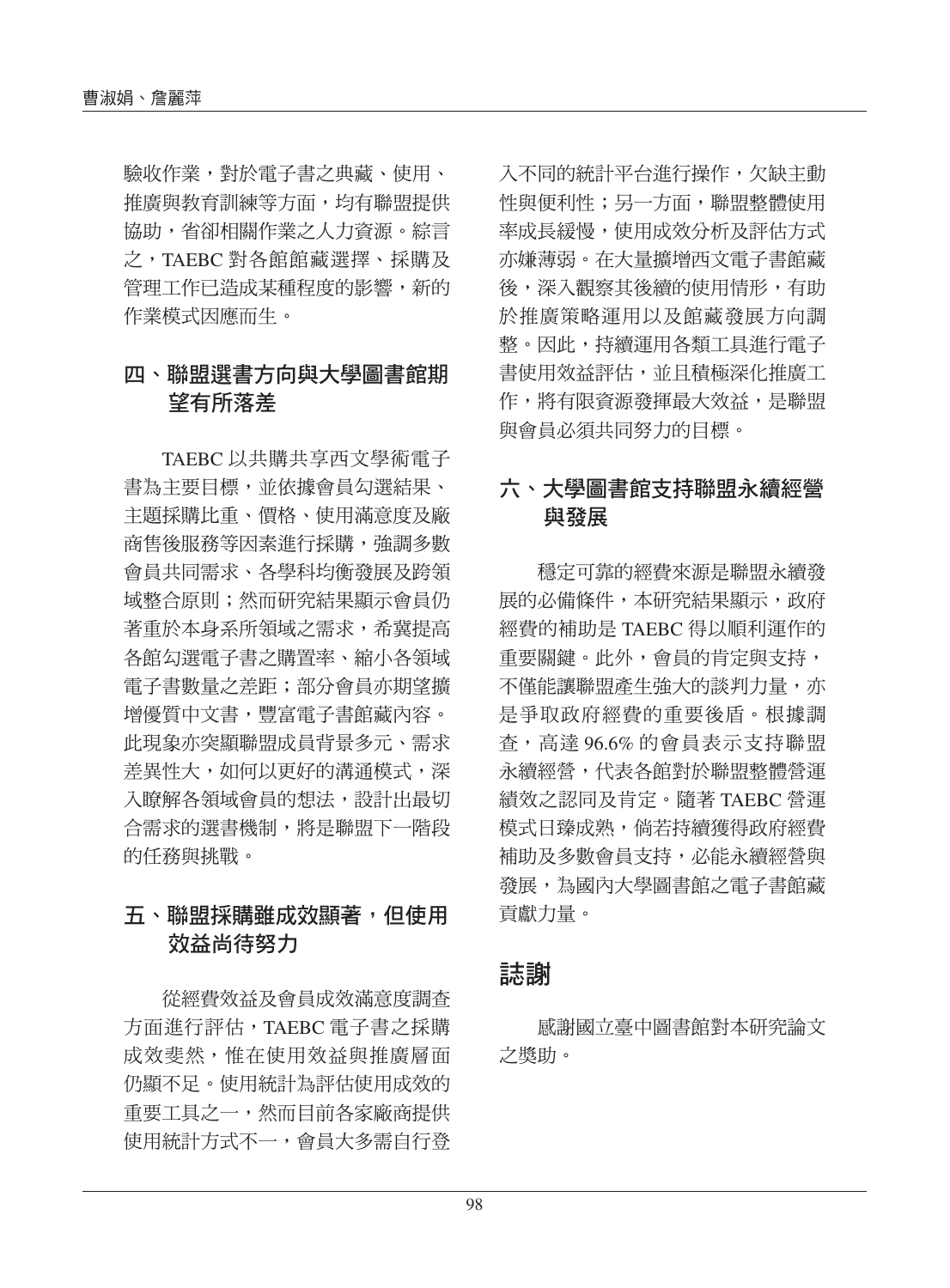# 附註

- 1. 臺灣學術電子書聯盟已於 2012 年 3 月 26 日聯盟大會第 5 次會議更名為臺灣學 術電子書暨資料庫聯盟 (Taiwan Academic E-Book & Database Consortium,簡稱 TAEBDC)。
- 2. 臺灣學術電子書聯盟自第四年(2011 年)起將電子書主題領域改為「人文社 會」、「科學與工程」以及「醫學」等三類。

# 參考文獻

- 林呈潢(2004)。大專校院圖書館。在國家圖書館編著,*中華民國九十三年圖書館* 年鑑(頁 143-183)。臺北市:國家圖書館。
- 范豪英(2005)。訪問報告─英國地區性圖書館採購聯盟組織與營運摘要。 OPEN 政 府 出 版 資 料 回 應 網。 上 網 日 期: 2012 年 5 月 17 日, 檢 自: http://210.24.21.163/OpenFront/report\_detail.jsp?sysId=C09403474
- 國立中興大學圖書館等(2008)。臺灣大專校院學術電子書共購共享計畫第一年結 案報告。臺中市:國立中興大學圖書館。
- 國立中興大學圖書館等(2009)。臺灣大專校院學術電子書共購共享計畫第二年結 案報告。臺中市:國立中興大學圖書館。
- 教育部(2012)。教育部統計處-各校基本資料庫檔案- <sup>100</sup>(2011-2012)學年度 大專校院圖書館統計。上網日期: 2012年1月4日,檢自: http://www.edu.tw/ statistics/content.aspx?site\_content\_sn=29767
- 陳雪華(2009)。大專校院圖書館。在國家圖書館編著,*中華民國九十八年圖書館* 年鑑(頁 131-151)。臺北市:國家圖書館。
- 景祥祜、胡士文(2006)。圖書館聯盟採購 NetLibrary 電子書的經濟議題初探。在 國立中興大學圖書資訊學研究所編著,*數位時代圖書館館藏發展研討會論文集* (頁 142-159)。臺中市:編者。
- 程蘊嘉、劉茲恒(2009)。臺灣地區高校學術電子書聯盟採購方式與效益。山東圖 書館學刊,2009(2), 8-11, 34。
- 黃鴻珠(2008)。大專校院圖書館。在國家圖書館編著,*中華民國九十七年圖書館* 年鑑(頁 85-113)。臺北市:國家圖書館。
- 詹麗萍(2005)。電子資源與圖書館館藏發展。臺北市:麥田。
- 詹麗萍(2009)。電子書的聯盟採購—以『臺灣學術電子書聯盟』為例。在國家實 驗研究院科技政策研究與資訊中心編著,<sup>2009</sup> 電子資訊資源與學術聯盟國際研 討會論文集(頁 8-1-8-16)。臺北市:編者。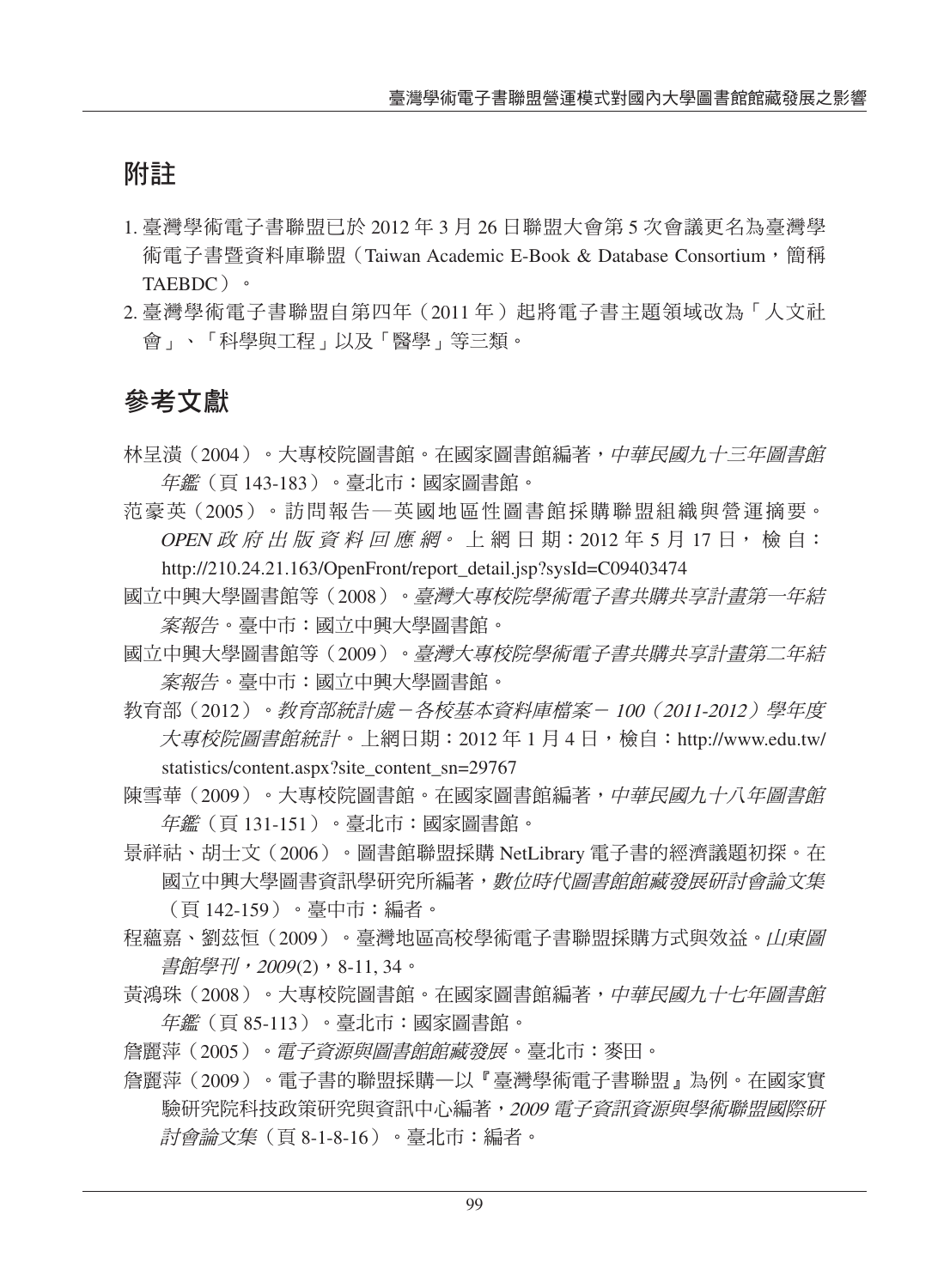- 臺灣學術電子書聯盟 (2012) 。上網日期: 2012 年 1 月 4 日,檢自: http://taebc.lib. ntnu.edu.tw/
- Cannon, E., & Watson, B. (2001). Taking e-books for a test drive. *Computers in Libraries*, *26*(3), 24-27.
- Dillon, D. (2001). E-books: The University of Texas experience, part 1. *Library Hi Tech*, *19*(2), 113-124.
- Hahn, K. (2009). ARL statement to scholarly publishers on the global economic crisis. *Research Library Issues: A Bimonthly Report from ARL, CNI, and SPARC*, *262*, 6-11. Retrieved June 15, 2011, from http://www.arl.org/bm~doc/rli-262-econ.pdf
- Joint Information Systems Committee. (2012). *JISC*. Retrieved February 27, 2012, from http://www.jisc.ac.uk
- Langston, M. (2003). The California State University E-book Pilot Project: Implications for cooperative collection development. *Library Collections, Acquisitions, & Technical Services*, *27*(1), 19-32.
- Moghaddam, G. G., & Talawar, V. G. (2009). Library consortia in developing countries: An overview. *Program: Electronic Library and Information Systems*, *43*(1), 94-104.
- Nicholas, D. (2008). UK scholarly e-book usage: A landmark survey. *Aslib Proceedings: New Information Perspectives, 60*(4), 311-334.
- OhioLINK. (2012). *OhioLINK*. Retrieved March 28, 2012, from http://www.ohiolink.edu/
- Park, Y. H. (2007). A study of consortium models for e-books in university libraries in Korea. *Collection Building, 26*(3), 78-82.
- Ramirez, D., & Gyeszly, S. D. (2001). NetLibrary: A new direction in collection development. *Collection Building, 20*(4), 154-164.
- Tedd, L. A. (2005). E-books in academic libraries: An international overview. *New Review of Academic Librarianship, 11*(1), 57-79.
- Wynne, P. M., & Coates, A. (2007). E-books and everything after: An update from the NoWAL experience. *SCONUL Focus 42*, 46-50.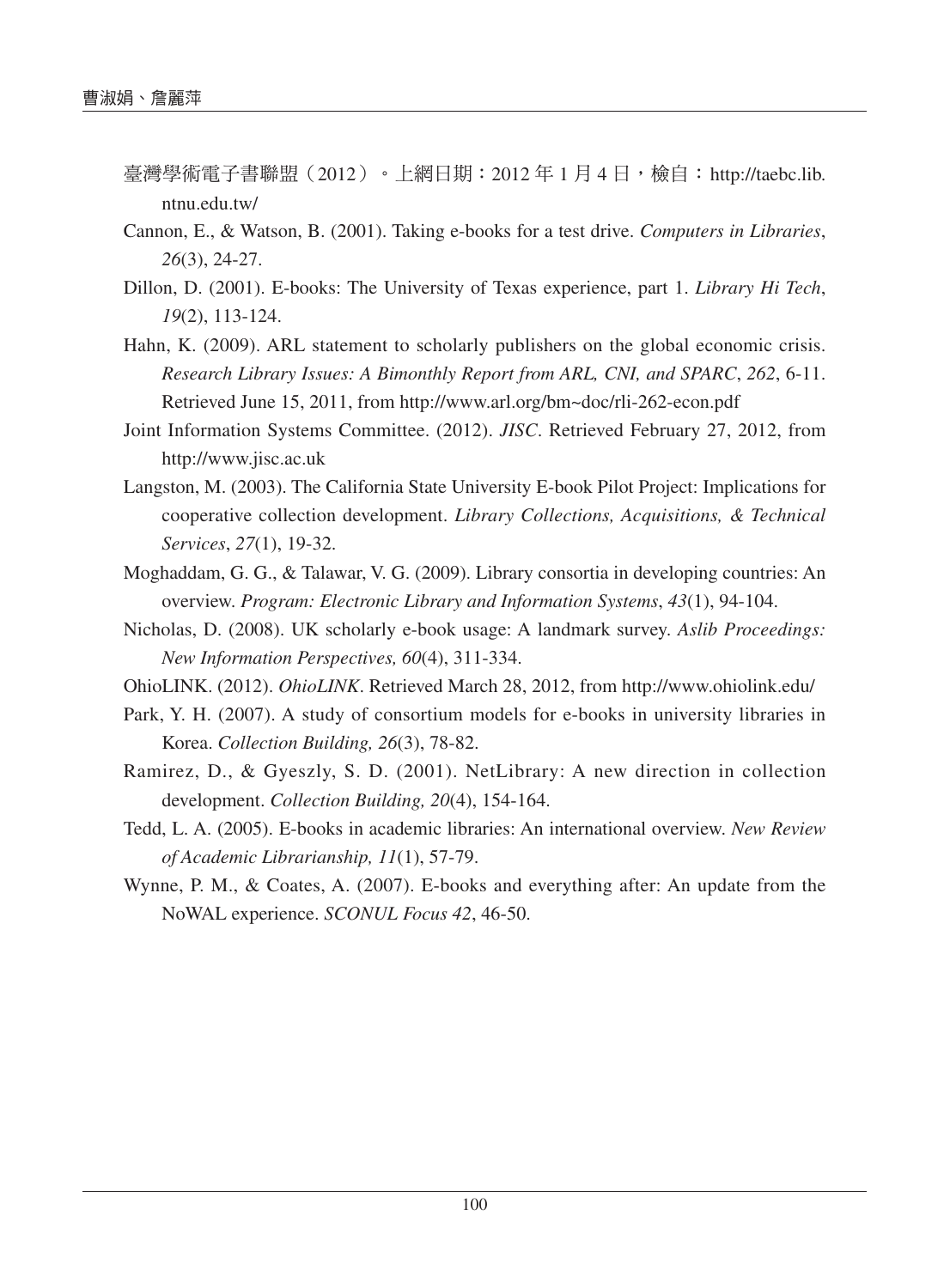# 附錄:臺灣學術電子書聯盟營運模式與大學圖書館館藏發展 調查問卷

【第一部分:圖書館背景資料】 一、圖書館名稱:\_\_\_\_\_\_\_\_\_\_\_\_\_\_\_\_\_ 填答人組別:\_\_\_\_\_\_\_\_\_\_\_\_\_ 職 稱: 聯 絡 電 話: 聯 絡 電 話: ■ 二、貴館目前之館藏發展重點領域為何?【可複選】 □ 社會科學類 □ 人文藝術類 □ 科技與工程類 □ 基礎科學類 □ 醫學類 □ 其他 【第二部分:參與臺灣學術電子書聯盟之概況與看法】 三、貴館參加臺灣學術電子書聯盟哪些年度:【可複選】 □ 2008(第1年) □ 2009(第2年) □ 2010(第3年) 四、貴館繳交聯盟 2009 年會費的經費來源年度為: □ 97 學年度 □ 98 學年度 □ 98 會計年度 五、2009 年會費占該年度(經費來源年度)貴館採購圖書(含電子書)經費的比例大約為: (如經費來源為 98 學年度且整學年經費尚未執行完畢者,請以 98 學年度預算經費估計) % 【計算公式 <sup>=</sup> <sup>2009</sup> 年會費(<sup>170</sup> 萬元或 <sup>102</sup> 萬元) <sup>×</sup>100】 該年度貴館全部圖書經費(紙本書+電子書) 承上題,占該年度(經費來源年度)貴館採購西文圖書(含西文電子書)經費的比例大約為: % 【計算公式 <sup>=</sup> <sup>2009</sup> 年會費(<sup>170</sup> 萬元或 <sup>102</sup> 萬元) <sup>×</sup>100】 該年度貴館全部西文書經費(紙本書+電子書) 六、透過聯盟採購的電子書總量占貴館圖書(含電子書)館藏量的比例大約為:  $\begin{array}{rcl} \begin{array}{rcl} \text{\textbf{m}} & \begin{array}{l} \text{17,000 m} \\ \text{18,000 m} \end{array} \end{array} & \begin{array}{rcl} \text{19,000 m} \\ \text{19,000 m} \end{array} & \begin{array}{lcl} \text{19,000 m} \\ \text{19,000 m} \end{array} & \begin{array}{lcl} \text{19,000 m} \\ \text{19,000 m} \end{array} & \begin{array}{lcl} \text{19,000 m} \\ \text{19,000 m} \end{array} & \begin{array}{$ 承上題,占貴館西文圖書(含西文電子書)館藏量的比例大約為:  $\begin{array}{rcl} \hline \hspace*{1.5mm} & \hspace*{1.5mm} & \hspace*{1.5mm} & \hspace*{1.5mm} & \hspace*{1.5mm} \frac{1}{2} \left( \frac{1}{2} \right) \left( \frac{1}{2} \right) \left( \frac{1}{2} \right) \left( \frac{1}{2} \right) \left( \frac{1}{2} \right) \left( \frac{1}{2} \right) \left( \frac{1}{2} \right) \left( \frac{1}{2} \right) \left( \frac{1}{2} \right) \left( \frac{1}{2} \right) \left( \frac{1}{2} \right) \left( \$ 七、2009 年透過聯盟採購的電子書數量,占該年度貴館新增圖書(含新增電子書)數量的比例大約為:  $\frac{6}{17}$   $\frac{200}{17}$   $\frac{17}{100}$   $\frac{2009}{17}$   $\frac{2009}{17}$   $\frac{2009}{17}$   $\frac{2009}{17}$   $\frac{2009}{17}$   $\frac{2009}{17}$   $\frac{2009}{17}$   $\frac{2009}{17}$   $\frac{2009}{17}$   $\frac{2009}{17}$   $\frac{2009}{17}$   $\frac{2009}{17}$   $\frac{2009}{17}$  承上題,占該年度貴館新增西文圖書(含新增西文電子書)數量的比例大約為: **──────────────────────────────** 【計算公式 = <sup>2009</sup> 十册與称輯 电 1 音 m 数 (17,000 m )<br>───────────────────────── 2009 年貴館新増西文書冊數 (紙本書+電子書) ×100】 八、貴館選擇加入臺灣學術電子書聯盟的主要考量因素為何?

| No.              | 項目                                                     | 非常<br>符合 | 符合 | 無意見 | 不符合 | 非常<br>不符合 |
|------------------|--------------------------------------------------------|----------|----|-----|-----|-----------|
| 1.               | 本身圖書館經費許可                                              |          |    |     |     |           |
| 2.               | 認同聯盟的營運目標(共購西文學術電<br>子書, 共享永久使用權, 避免重複採<br>購,促進資源整合運用) |          |    |     |     |           |
| 3.               | 聯盟採購之電子書內容切合需求                                         |          |    |     |     |           |
| $\overline{4}$ . | 聯盟成員數量多                                                |          |    |     |     |           |
| 5.               | 聯盟的談判力量較大                                              |          |    |     |     |           |
| 6.               | 可降低成員館的採購人力成本                                          |          |    |     |     |           |
| 7.               | 可節省採購經費                                                |          |    |     |     |           |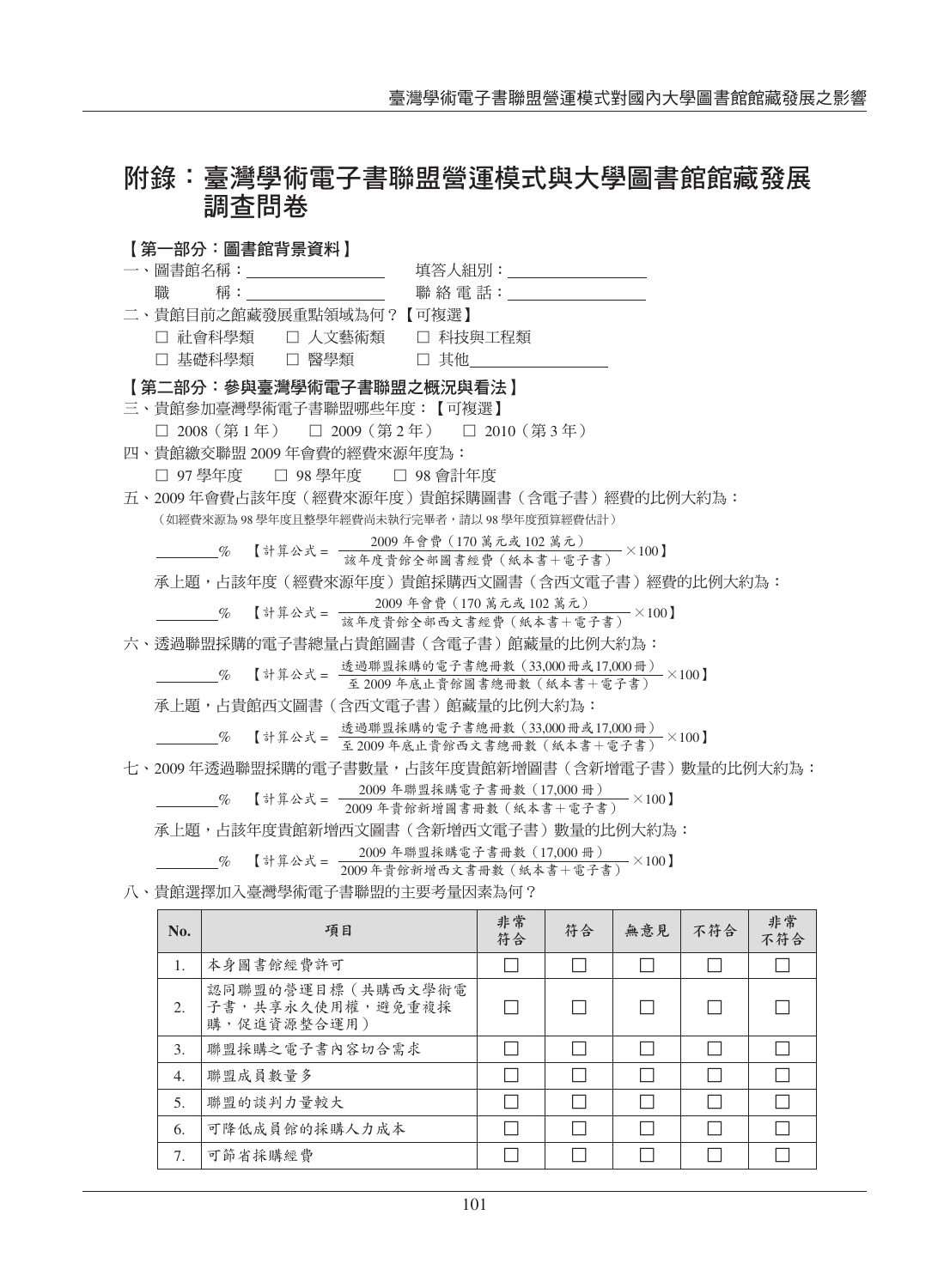| No. | 項目                        | 非常<br>符合 | 符合 | 無意見 | 不符合 | 非常<br>不符合 |
|-----|---------------------------|----------|----|-----|-----|-----------|
| 8.  | 可大幅擴增西文書館藏                |          |    |     |     |           |
| 9.  | 認同聯盟採購電子書具有一定的品質          |          |    |     |     |           |
| 10. | 藉由聯盟的力量確保所採購之電子書可<br>永久典藏 | □        |    |     |     |           |
| 11. | 可獲得政府經費補助                 |          |    |     |     |           |
| 12. | 有助於教育部評鑑                  |          |    |     |     |           |
| 13. | 基於人情壓力                    |          |    |     |     |           |
| 其他: |                           |          |    |     |     |           |

九、請依據臺灣學術電子書聯盟的選書原則,勾選貴館認為適合的選項:

| No. | 項目                             | 非常<br>同意                 | 同意           | 無意見          | 不同意               | 非常<br>不同意    |
|-----|--------------------------------|--------------------------|--------------|--------------|-------------------|--------------|
| 1.  | 以西文學術電子書為主                     | П                        | П            | $\mathsf{L}$ | $\perp$           | $\mathsf{L}$ |
| 2.  | 多數會員共同需要                       | $\Box$                   | П            | $\perp$      | П                 |              |
| 3.  | 價格昂貴、難以獨立購置之資料                 |                          | $\mathsf{L}$ |              | $\mathsf{L}$      | $\Box$       |
| 4.  | 電子書內容品質優良                      | $\overline{\phantom{a}}$ | $\mathsf{L}$ | $\perp$      | $\mathsf{L}$      |              |
| 5.  | 強調學科主題均衡原則                     | $\mathcal{L}$            | П            | П            | $\mathsf{L}$      | П            |
| 6.  | 優先選擇買斷模式                       | L                        | П            | П            | $\vert \ \ \vert$ | $\Box$       |
| 7.  | 不限同時使用人數                       |                          | $\mathsf{L}$ | $\perp$      | $\mathsf{L}$      | $\Box$       |
| 8.  | 日後毋需支付任何形式之費用                  | $\mathcal{L}$            | П            | $\perp$      | $\perp$           | $\mathsf{L}$ |
| 9.  | 不得為國內其他聯盟或計畫已採購者               | ΙI                       | $\mathsf{L}$ | $\perp$      | $\mathsf{L}$      | $\mathsf{L}$ |
| 10. | 與會員館原有館藏重複,廠商須提出補<br>償措施       | $\mathbf{I}$             |              |              | $\mathsf{L}$      |              |
| 11. | 不得為年刊或期刊之特刊                    | П                        | $\mathsf{L}$ | $\perp$      | $\perp$           | $\mathsf{L}$ |
| 12. | 紙本書有新版, 電子版僅有舊版者予以<br>排除       | П                        |              |              | $\mathsf{L}$      |              |
| 13. | 閲讀對象需為大學部(含)以上學生               | П                        | П            | П            | П                 | $\mathsf{L}$ |
| 14. | 能提供校外連線使用                      | П                        | П            | П            | П                 | П            |
| 15. | 能提供試用                          | $\Box$                   | $\mathsf{L}$ | $\perp$      | П                 |              |
| 16. | 能提供永久典藏資料(如:raw data、<br>備份光碟) | $\overline{\phantom{a}}$ | ΙI           | $\mathsf{L}$ | $\mathsf{L}$      |              |
| 17. | 能提供符合 ISO 2709 格式之書目紀錄         | П                        | П            | П            | П                 |              |
| 18. | 能提供符合 COUNTER 標準之統計數<br>據      |                          |              |              | $\mathsf{L}$      |              |
| 19. | 系統平台功能品質佳                      | $\sim$                   | $\mathsf{L}$ | $\perp$      | $\mathsf{L}$      |              |
| 20. | 不需依賴特定軟硬體設備                    |                          |              |              |                   |              |
| 21. | 廠商信譽與售後服務                      |                          |              |              |                   |              |
| 其他: |                                |                          |              |              |                   |              |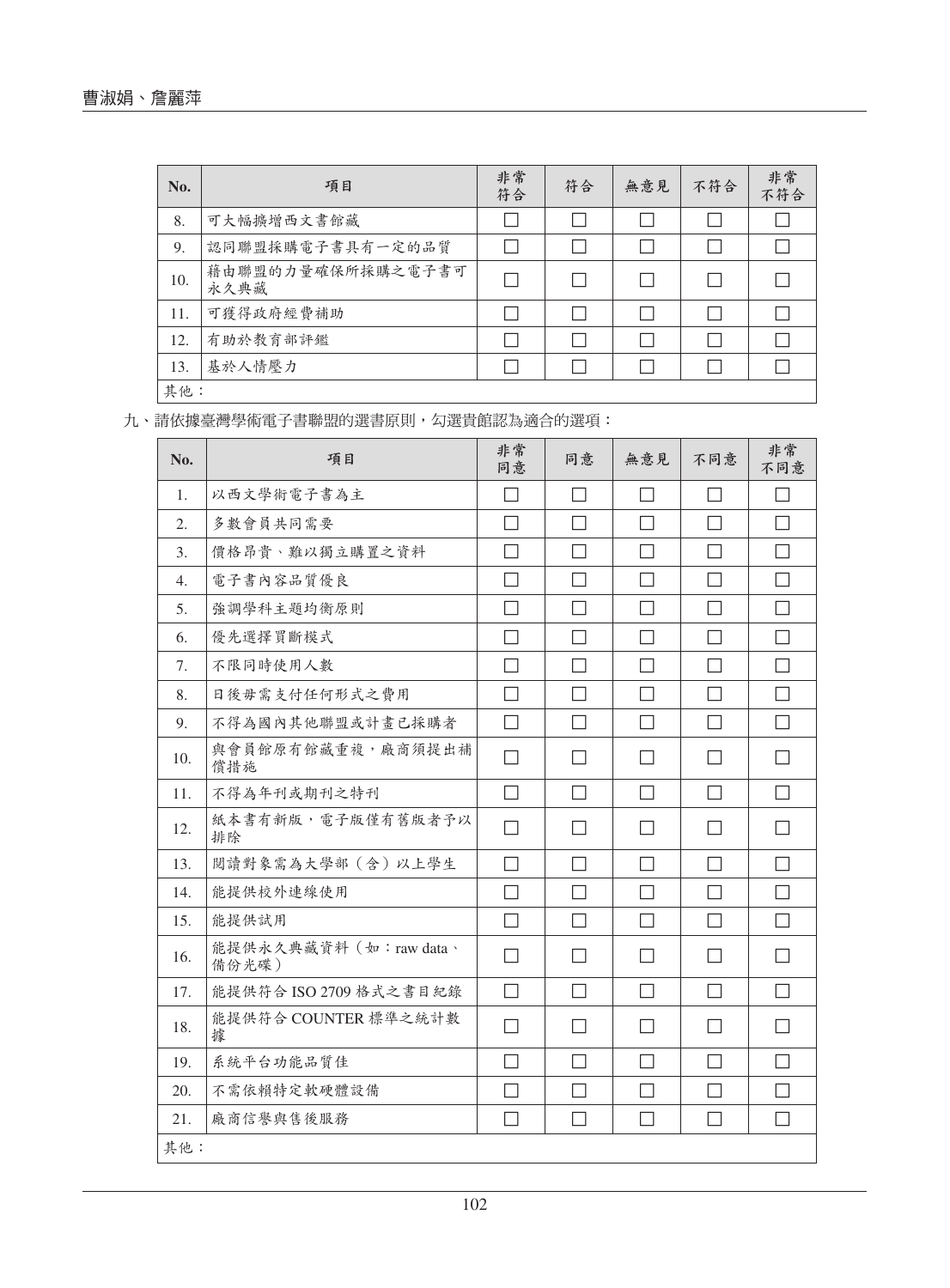| No.              | 項目                                                             | 非常<br>符合                 | 符合           | 無意見          | 不符合          | 非常<br>不符合    |
|------------------|----------------------------------------------------------------|--------------------------|--------------|--------------|--------------|--------------|
| 1.               | 聯盟收費方式(依大學、技專校院等不<br>同類型收費)                                    | П                        | П            | $\mathsf{L}$ | П            |              |
| 2.               | 聯盟組織運作方式(由推動小組全權負<br>青)                                        |                          | $\mathsf{L}$ | $\mathsf{L}$ | $\perp$      | $\mathsf{L}$ |
| 3.               | 聯盟的運作效率                                                        | $\Box$                   | П            | П            | П            | П            |
| $\overline{4}$ . | 聯盟的選書原則                                                        | П                        | П            | П            | П            | П            |
| 5.               | 聯盟的選書方式 (由會員館共同參與)                                             | П                        | П            | П            | П            | П            |
| 6.               | 五大主題採購比重                                                       | П                        | П            | П            | П            | П            |
| 7.               | 合集 (collections) 票選機制                                          | П                        | П            | П            | П            | П            |
| 8.               | 單書 (titles) 勾選機制                                               | П                        | П            | П            | П            | П            |
| 9.               | 採購書單產生的方式(依票選次數、主<br>題比重、價格、使用滿意度、服務等因<br>素決定)                 | $\mathsf{L}$             | $\mathsf{L}$ | $\Box$       | $\mathsf{L}$ |              |
| 10.              | 複本管控機制(透過複本查核系統管控<br>不同批書單、其他聯盟已購或 MetaCat<br>平台之複本)           | $\mathsf{L}$             | $\mathsf{L}$ | $\mathsf{L}$ | $\perp$      | $\mathsf{L}$ |
| 11.              | 複本補償措施                                                         | $\mathbf{I}$             | П            | П            | П            | П            |
| 12.              | 對會員館採購程序的配合度                                                   | П                        | П            | П            | П            | П            |
| 13.              | 要求廠商提供適用的書目格式                                                  |                          | П            | П            | П            | П            |
| 14.              | 教育訓練及推廣活動                                                      | П                        | П            | П            | П            | П            |
| 15.              | 聯盟網站功能                                                         | $\overline{\phantom{a}}$ | П            | $\mathsf{L}$ | П            | П            |
| 16.              | 電子書整合查詢系統功能                                                    | П                        | П            | П            | П            | $\Box$       |
| 17.              | 電子書使用統計提供方式                                                    |                          | П            |              | П            |              |
| 18.              | 會員溝通管道暢通                                                       | П                        | П            | $\mathsf{L}$ | $\perp$      | П            |
|                  | 以上勾選非常不符合項目者,請說明原因:                                            |                          |              |              |              |              |
|                  | 一、請問貴館是否贊成臺灣學術電子書聯盟提出永續經營規畫?<br>□ 是_________ □ 否_________, 原因: |                          |              |              |              |              |

十、臺灣學術電子書聯盟的營運模式是否符合貴館的需求?

十一、請問貴館是否贊成臺灣學術電子書聯盟提出永續經營規畫?

十二、貴館對臺灣學術電子書聯盟的整體運作有何建議?

#### 【第三部分:臺灣學術電子書聯盟營運模式對館藏發展之影響】

十三、臺灣學術電子書聯盟採購的電子書內容是否符合貴館的館藏選擇原則?

| 1. 社會科學類:□ 非常符合  □ 符合  □ 無意見  □ 不符合   |  |  |
|---------------------------------------|--|--|
| □ 非常不符合,原因:                           |  |  |
| 2. 人文藝術類:□ 非常符合   □ 符合   □ 無意見  □ 不符合 |  |  |
| □ 非常不符合,原因:                           |  |  |
|                                       |  |  |
| □ 非常不符合,原因:                           |  |  |